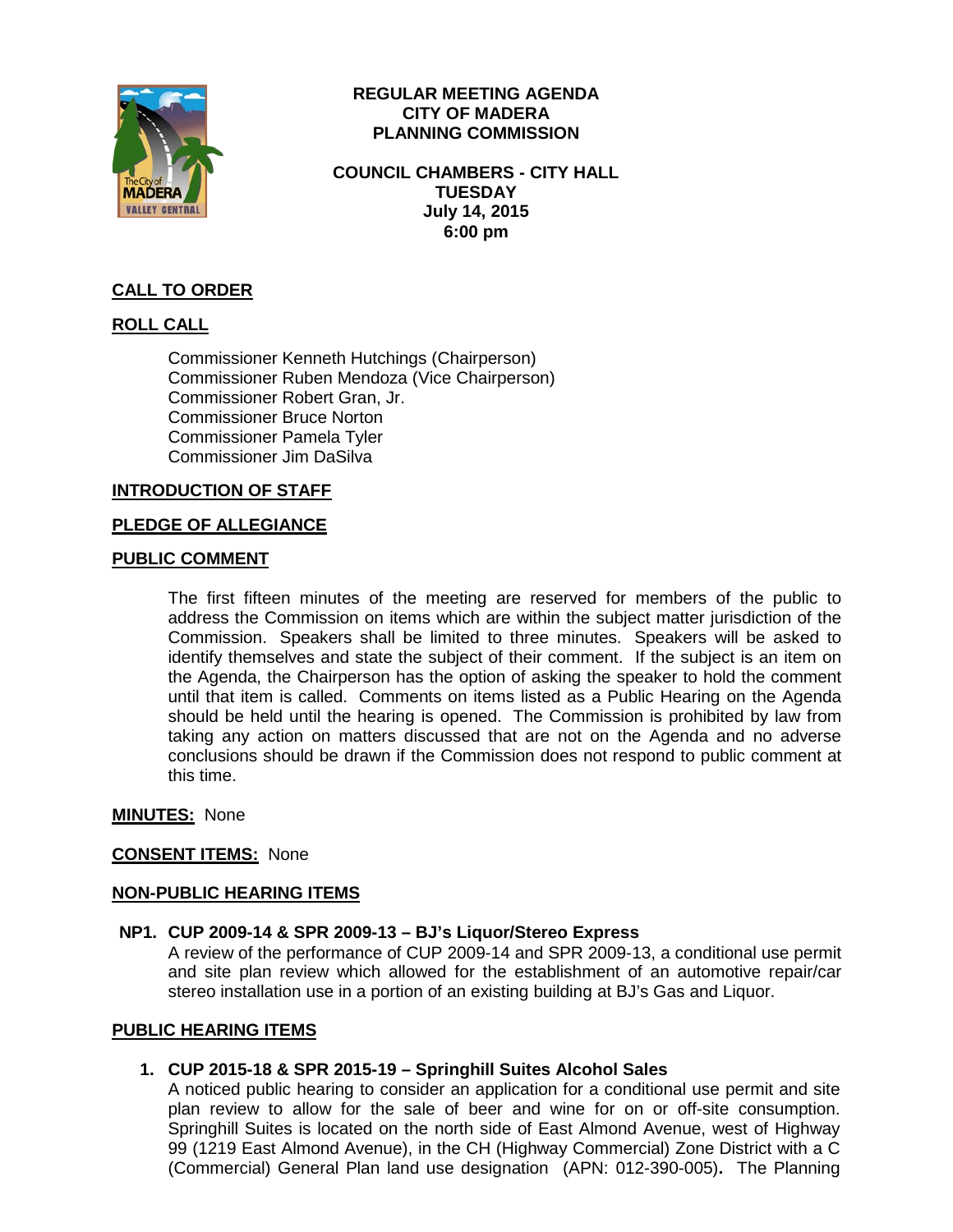<span id="page-1-0"></span>Commission will consider a Categorical Exemption for the project pursuant to CEQA Section 15301.

#### **2. [REZ 2015-02 & Amended Sub. No. 06-S-04 –](#page-21-0) Riverside Villas**

A noticed public hearing to consider a rezoning of a 2.03 acre portion of the Riverside Villas subdivision from the PD-4500 (Planned Development) Zone District to the PD-6000 (Planned Development) Zone District to allow for amendment of a portion of the previously recorded subdivision map to provide larger lots. The project site is located in the proximity of the intersection of Riverside Drive and Merced Street in the LD (Low Density) General Plan land use designation (Multiple APNs). A Negative Declaration was certified for the project in 2005 in conjunction with a rezoning of the property from R1 (Residential) to PD-4500 (Planned Development). The impacts of the current application are less than those anticipated in 2005.

#### **ADMINISTRATIVE REPORTS**

#### **COMMISSIONER REPORTS**

**ADJOURNMENT:** The next regular meeting will be held on August 11, 2015.

Any writing related to an agenda item for the open session of this meeting distributed to the Planning Commission less than 72 hours before this meeting is available for inspection at the City of Madera Planning Department, 205 W. 4th Street, Madera, CA 93637 during normal business hours.

In compliance with the Americans with Disabilities Act, the meeting room is accessible to the physically disabled and the services of a translator can be made available. Requests for additional accommodations for the disabled, signers, assistive listening devices or translators needed to assist participation in the public meeting should be made at least seventy-two (72) hours before the meeting. Please call the Human Resources Office at (559) 661-5401. Those who are hearing impaired, may call 711 or 1-800-735-2929 for TTY Relay Services.

Pursuant to Section 65009 of the Government Code of the State of California, notice is hereby given that if any of the foregoing projects or matters is challenged in Court, such challenge may be limited to only those issues raised at the public hearing, or in written correspondence delivered to the Planning Commission at or prior to the public hearing.

All Planning Commission actions may be appealed to the City Council. The time in which an applicant may appeal a Planning Commission action varies from 10 to 30 days depending on the type of project. The appeal period begins the day after the Planning Commission public hearing. There is NO EXTENSION for an appeal period.

Para asistencia en Español sobre este aviso, por favor llame al (559) 661-5430.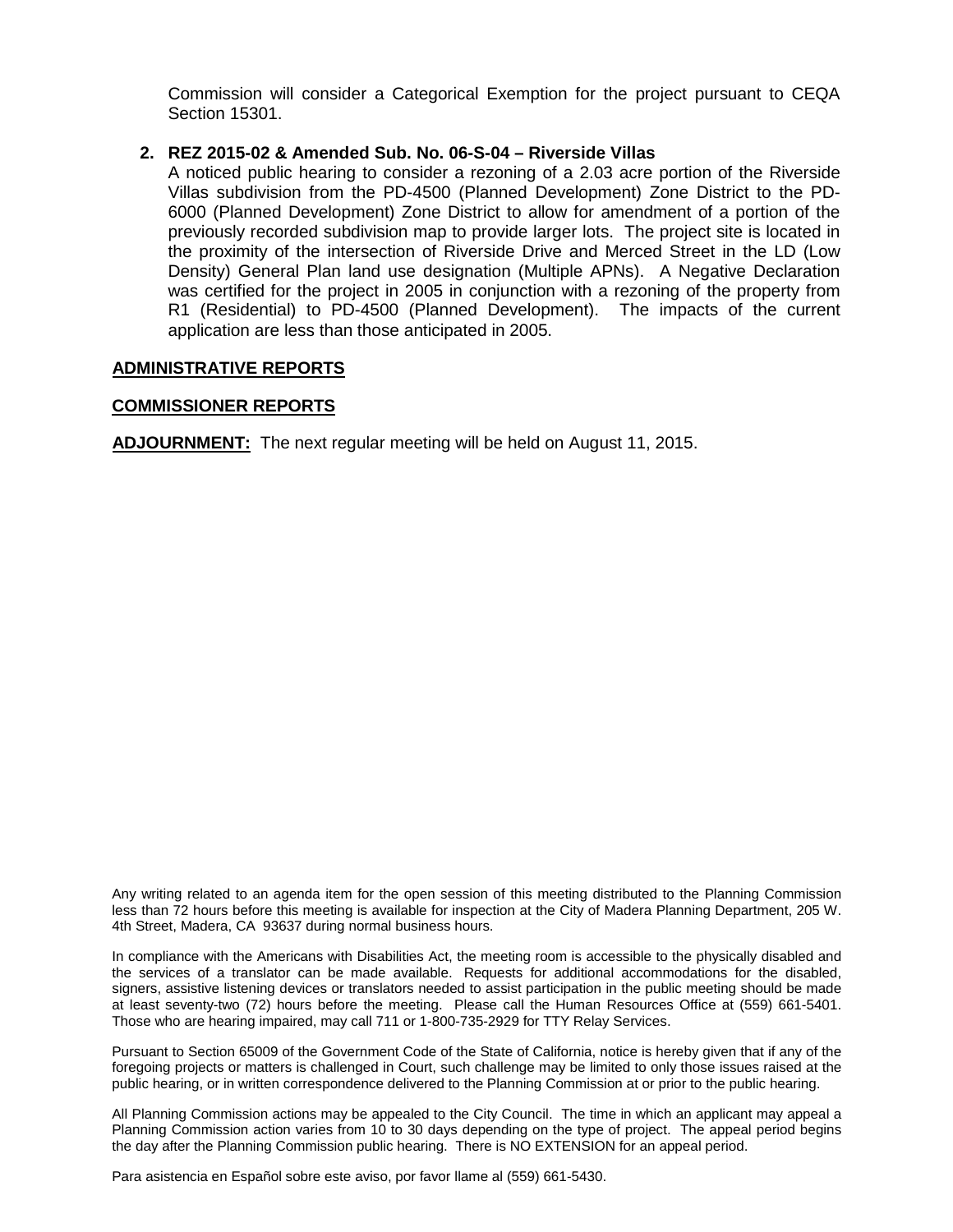<span id="page-2-0"></span>

# CITY OF MADERA PLANNING COMMISSION

205 W. Fourth Street Madera CA 93637 (559) 661-5430

### **Staff Report: BJ's Liquor/Stereo Express – CUP 2009-14 & SPR 2009-13 Non-Public Hearing Item #NP1 – July 14, 2015**

**PROPOSAL:** A review of the performance of CUP 2009-14 and SPR 2009-13, a conditional use permit and site plan review which allowed for the establishment of an automotive repair/car stereo installation use in an existing building at BJ's Gas and Liquor.

| <b>APPLICANT:</b> | Kuldip Singh Bagri                             |              | <b>OWNER:</b> Kuldip Singh Bagri |
|-------------------|------------------------------------------------|--------------|----------------------------------|
| <b>ADDRESS:</b>   | 225 N. Gateway Drive                           | APN:         | 007-072-001                      |
|                   | <b>APPLICATIONS:</b> CUP 2009-14 & SPR 2009-13 | <b>CEQA:</b> | <b>Categorically Exempt</b>      |

**LOCATION:** This site is located at the southeast corner of the intersection of the North Gateway Drive and East  $4<sup>th</sup>$  Street (225 North Gateway Drive).

**STREET ACCESS:** The site is accessed from North Gateway Drive and East 4<sup>th</sup> Street.

**PARCEL SIZE:** Approximately 14,700 square feet

**GENERAL PLAN DESIGNATION**: C (Community Commercial)

**ZONING DISTRICT**: C2 (Heavy Commercial)

**SITE CHARACTERISTICS:** The site is developed with an approximately 5,000 square foot building which houses BJ's Gas and Liquor and an automotive use, Valley Smog & Repair. The Union Pacific Railroad right-of-way is immediately to the east. Developed C-2 (Heavy Commercial) property is located to the north, south and west of the site.

**ENVIRONMENTAL REVIEW:** The proposed facility is categorically exempt under Section 15301, Existing Facilities, of the California Environmental Quality Act (CEQA).

**SUMMARY & RECOMMENDATION:** The site is not in compliance with the conditions of approval for Conditional Use Permit 2009-14. Staff recommends that the conditional use permit be scheduled for a public hearing to determine whether revocation is appropriate.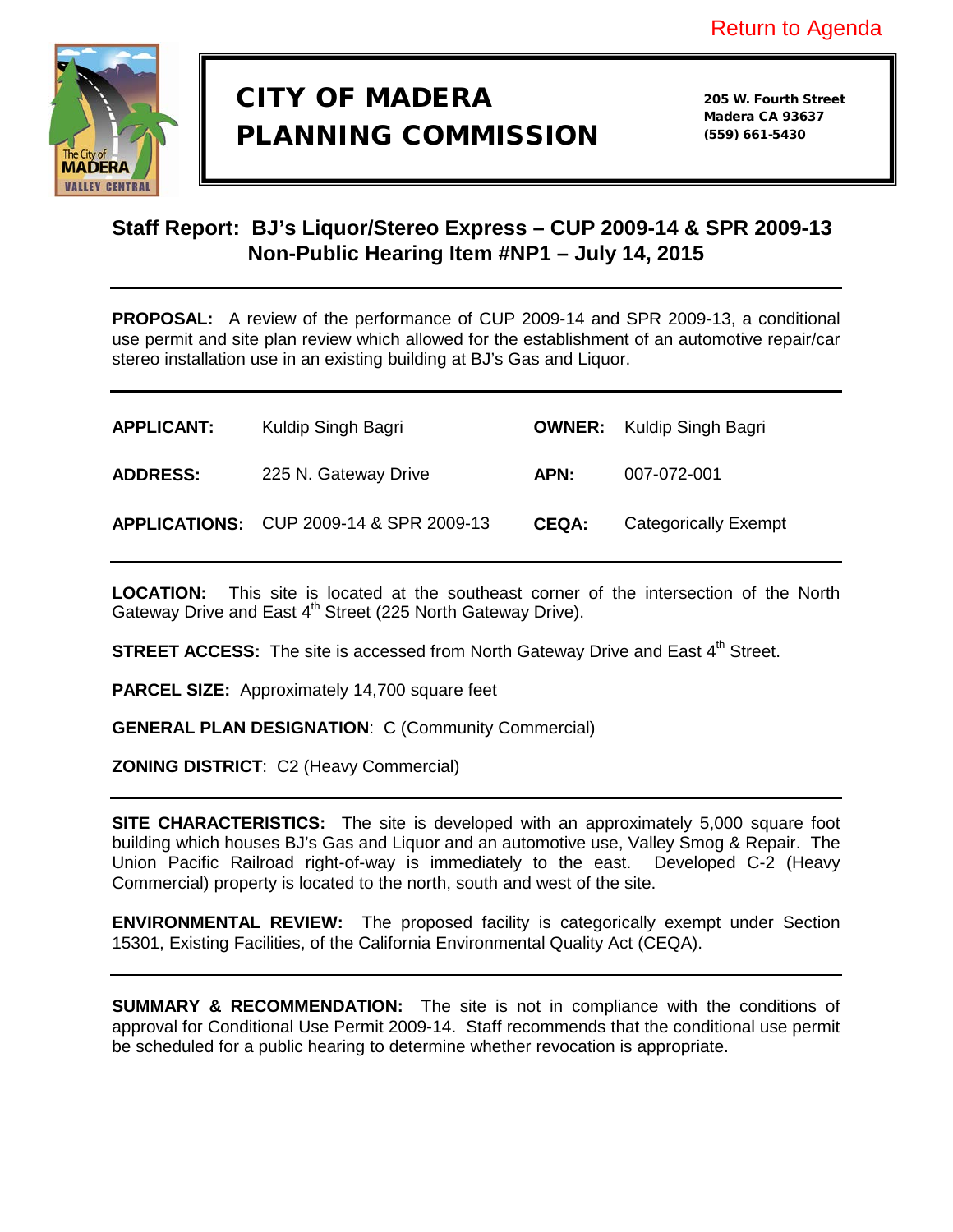#### **APPLICABLE CODES AND PROCEDURES**

MMC § 10-3.405 Uses MMC § 10-3.901 Heavy Commercial Zones MMC § 10-3.1301 Use Permits MMC § 10-3.1311 Termination and Revocation

The City's Zoning Ordinance allows for the granting of a use permit by the Planning Commission subject to the Planning Commission being able to make findings that the establishment, maintenance or operation of the use or building will not, under the circumstances of the particular case, be detrimental to the health, safety, peace, morals, comfort and general welfare of persons residing or working in the neighborhood of the use, or be detrimental or injurious to property and improvements in the neighborhood or to the general welfare of the city.

All use permits which have been granted may be revoked by the Planning Commission after a hearing as set forth below in the event the user of such permit, or his or its successor in interest to the real property in favor of which the permit was granted, breaches or fails to abide by any of the conditions designated in such permit.

#### **PRIOR ACTION**

The establishment of the liquor store was first contemplated in conjunction with Conditional Use Permit (CUP) 1976-01, which allowed for the expansion of an outdoor equipment rental business. The Planning Commission staff report and minutes explain that although the request for CUP centered on the expansion of the equipment rental operation, the applicant was also opening a liquor store on the site. No liquor store was actually opened in 1976 and, at that time, liquor sales did not require a CUP.

Site Plan Review (SPR) 1985-19 (Traina Liquor Store) was approved in 1985. This entitlement allowed for the establishment of a liquor store and retention of the equipment rental business.

There is no record available that provides a clear understanding of when the gas station component of the use was established. There is also no definite date when the equipment rental business was discontinued, but the extended discontinuance of the equipment rental business has rendered CUP 1976-01 null and void.

Conditional Use Permit 2009-14 and Site Plan Review 2009-13, allowing for the establishment of an automotive repair/car stereo installation use, was approved by the Planning Commission on December 8, 2009, subject to forty-one (41) conditions of approval. SPR 2009-13 expired one year from its adoption as no action was taken.

Site Plan Review 2013-37 was completed January 13, 2014 in an effort to meet conditions of approval required by CUP 2009-14. The SPR conditions were never signed, and action was not taken within the allowable one year timeframe, therefore SPR 2013-37 has expired.

#### **ANALYSIS**

#### **Background**

The use permit granted an intensification of the site by approving the automotive repair/car stereo business with the expectation that the site would be improved. Concerns raised during the original entitlement included parking and site aesthetics. Over time, the building housing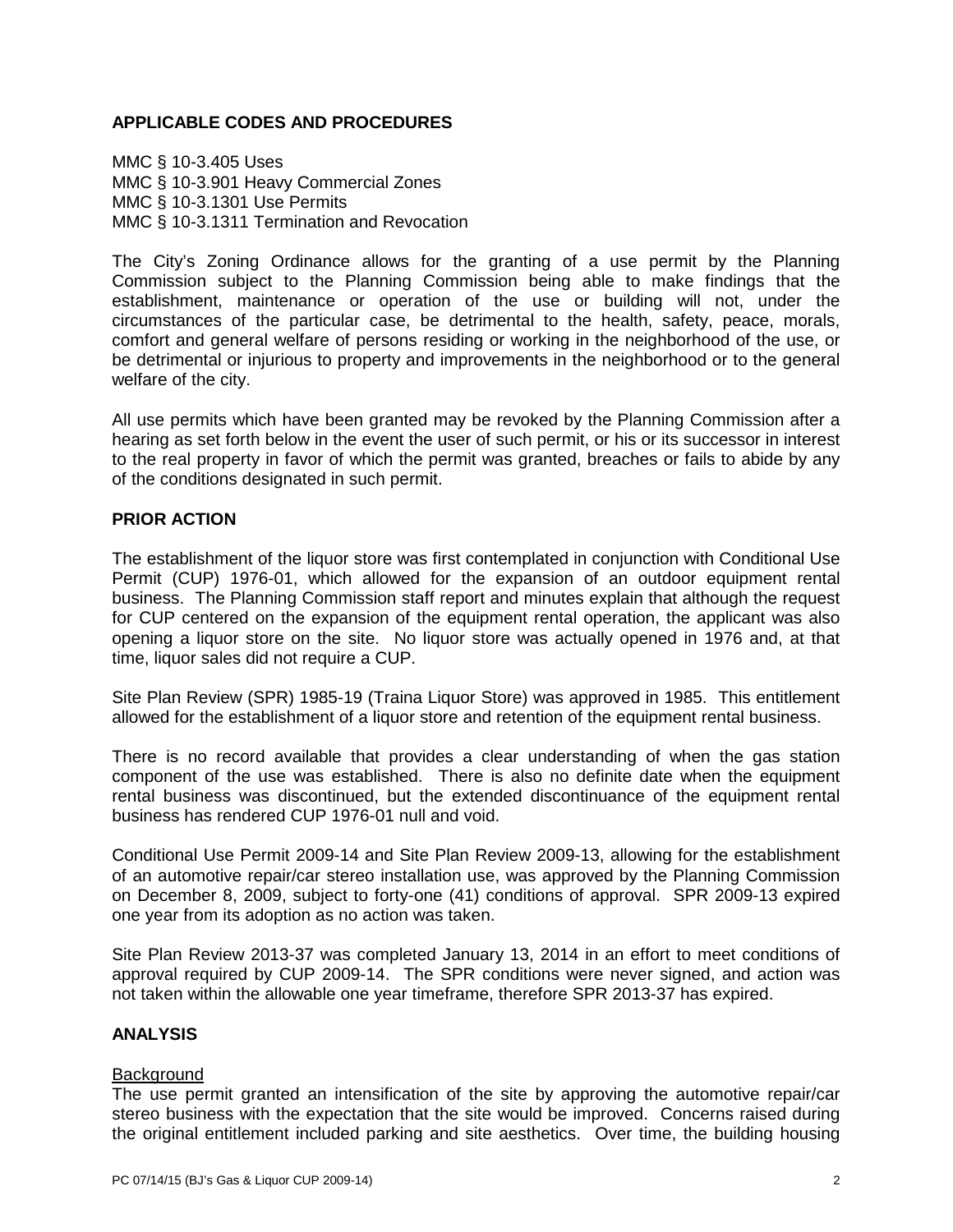both the convenience market and stereo/smog shop had been allowed to deteriorate. Staff and the Planning Commission had concerns with the applicant's proposal to intensify the business activity on the site without seeing an investment in the building which would help achieve consistency with general plan goals and policies addressing community design. The conditions agreed to by the owner and approved by the Planning Commission required the site to be rehabilitated, including making improving to the facade and gable roof. The owner was allowed<br>five years to make the improvements. Those improvements have not been made to date, and Those improvements have not been made to date, and staff is not aware of any information suggesting that the owner intends to initiate work on the building in the foreseeable future.

#### Findings of Review

Attached please find a matrix of the conditions of approval for CUP 2009-14. These conditions were evaluated by staff for compliance. Shaded conditions of approval are currently not in compliance. Of the forty-one conditions of approval, thirteen need attention in order to be in compliance with the conditions of approval.

Condition of approval #15 states: "The property shall make substantial improvements to the site in an agreed upon period of time. The improvements and associated timeline are as follows:

- Within six months (180 days) Installation of landscaping per the approved site plan.
- Within four months (120 days) Submit and obtain approval from the Planning and Building Departments remodeling plans to include a new roof and building fascia.
- Within five (5) years Completion of all improvements, to include the rehabilitation of the structure on the site, including a new roof and fascia, and the installation of other appurtenances such as the required trash enclosure."

Condition of approval #16 states: "The property owner/applicant shall abide by the agreed upon scope of work and timelines called out in the immediately previous condition of approval. Approval of the use permit is contingent upon fully satisfying the agreed upon scope of work within the agreed upon timeframes. Failure to complete the agreed upon improvements within the agreed upon timeframes shall render the conditional use permit null and void."

The owner was given five (5) years to revitalize the site and bring it in compliance with current city standards. Additionally, issues associated with circulation, parking, and signage are still unresolved. Compliance with twenty-eight of forty-one conditions equates a 68 percent compliance rate.

Site Plan Review 2013-37 was completed January, 2014 in an effort to bring the site into compliance with conditions of approval. The property owner did not move forward with the recommended improvements, and did not sign the conditions of approval.

#### **SUMMARY OF RECOMMENDATIONS**

It is recommended that CUP 2009-14 be scheduled for a public hearing at the August 11, 2015 Planning Commission meeting to determine whether revocation is appropriate.

#### **PLANNING COMMISSION ACTION**

The Commission would be taking action regarding Conditional Use Permit 2009-14, determining to either:

- schedule a public hearing to consider revocation of the use permit, or
- find that the review of the use permit is not warranted at this time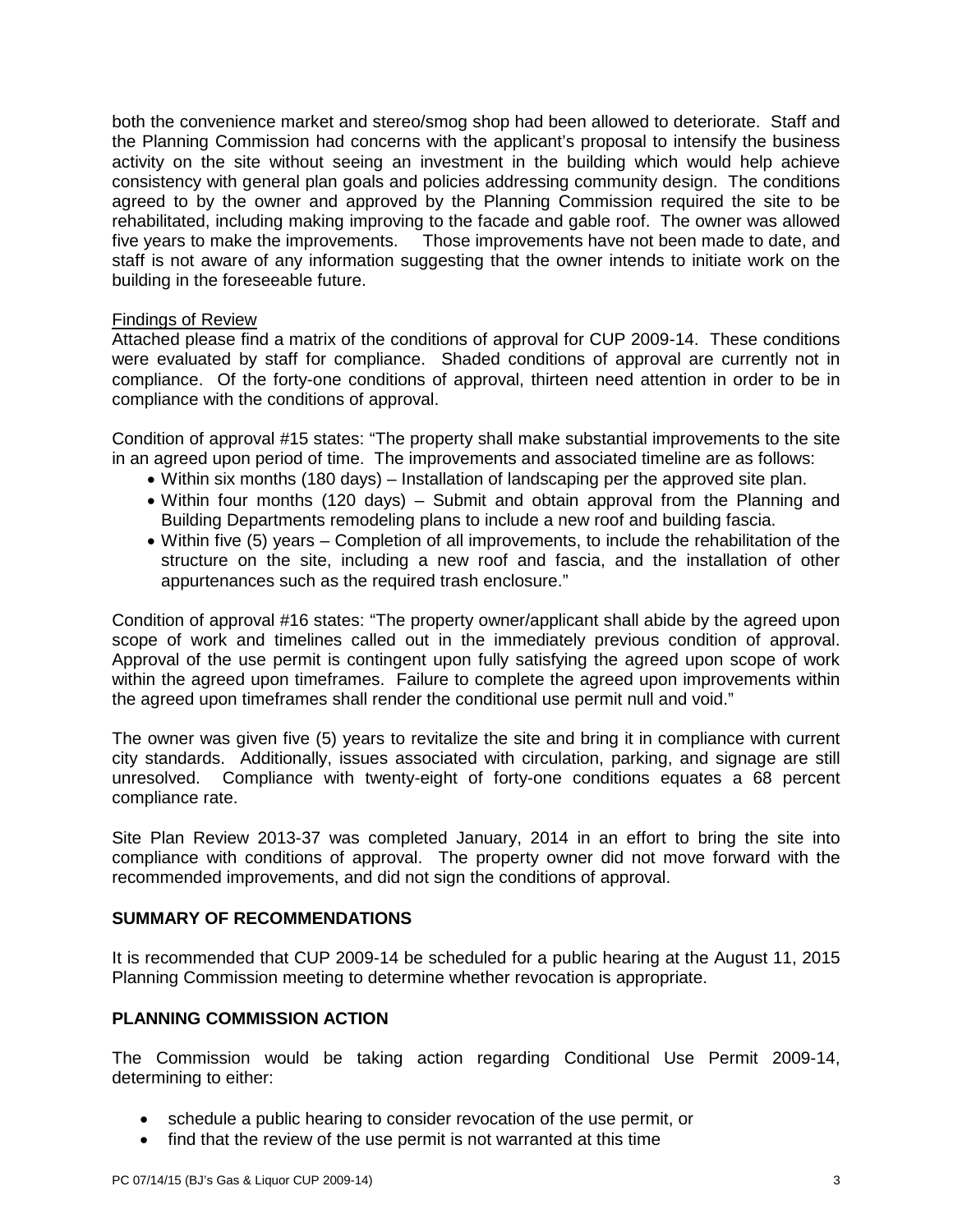Any action by the Commission approving or denying the application is subject to appeal to the City Council within 15 calendar days of the Commission's action.

Motion 1: Based on the following findings, move to schedule a public hearing to consider revocation of Conditional Use Permit 2009-14 at the August 11, 2015 Planning Commission regularly scheduled meeting.

#### **Findings**

Staff has observed non-compliance with the conditions of approval, warranting review of CUP 2009-14, as approved by the Planning Commission on December 8, 2009.

(OR)

Motion 2: Move to find that the review of Conditional Use Permit 2009-14 is not warranted at this time for the following reasons (Specify):

#### **ATTACHMENTS**

Aerial Photo CUP 2009-14 Conditions of Approval Compliance Matrix Site Photos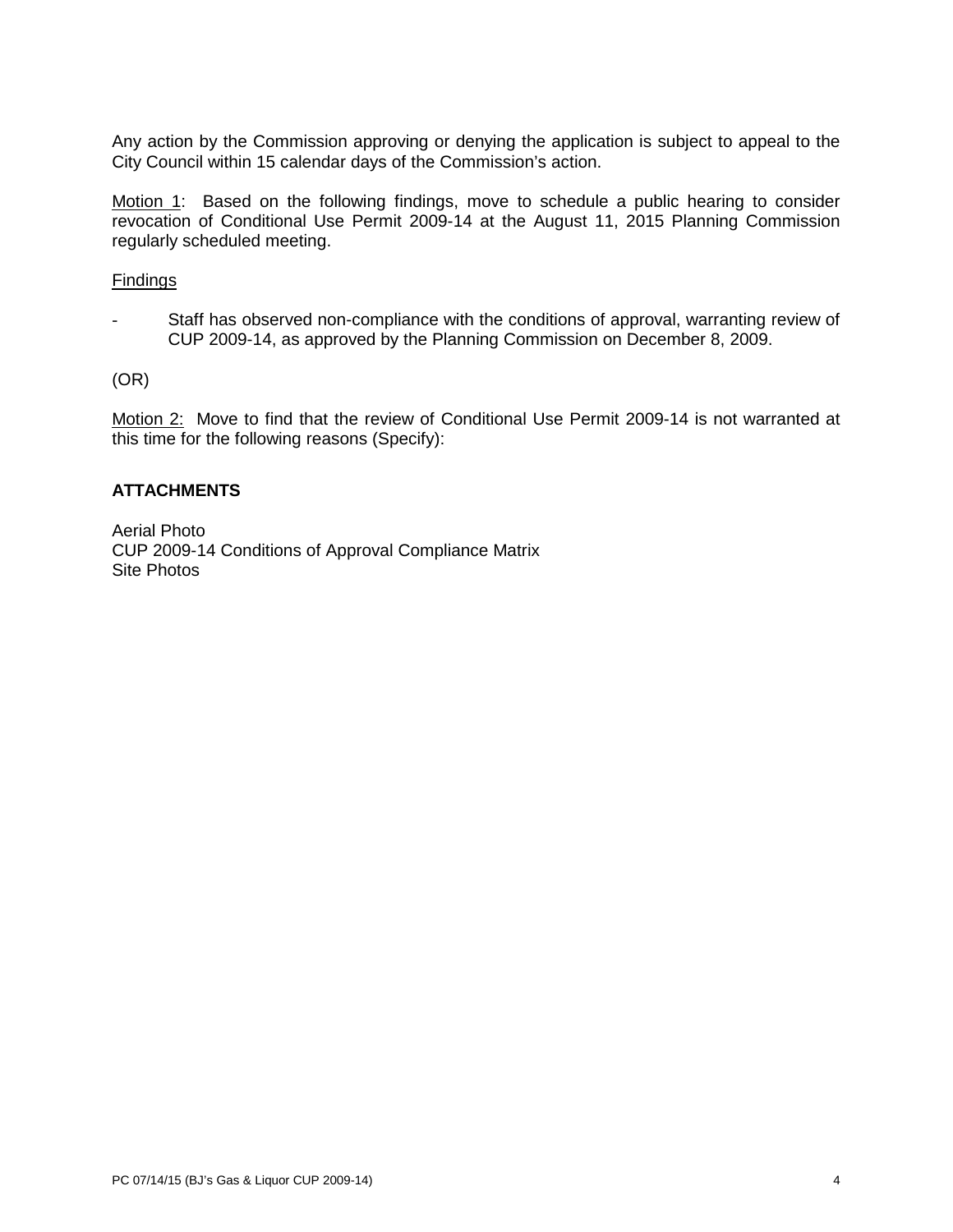### **Aerial Photo**

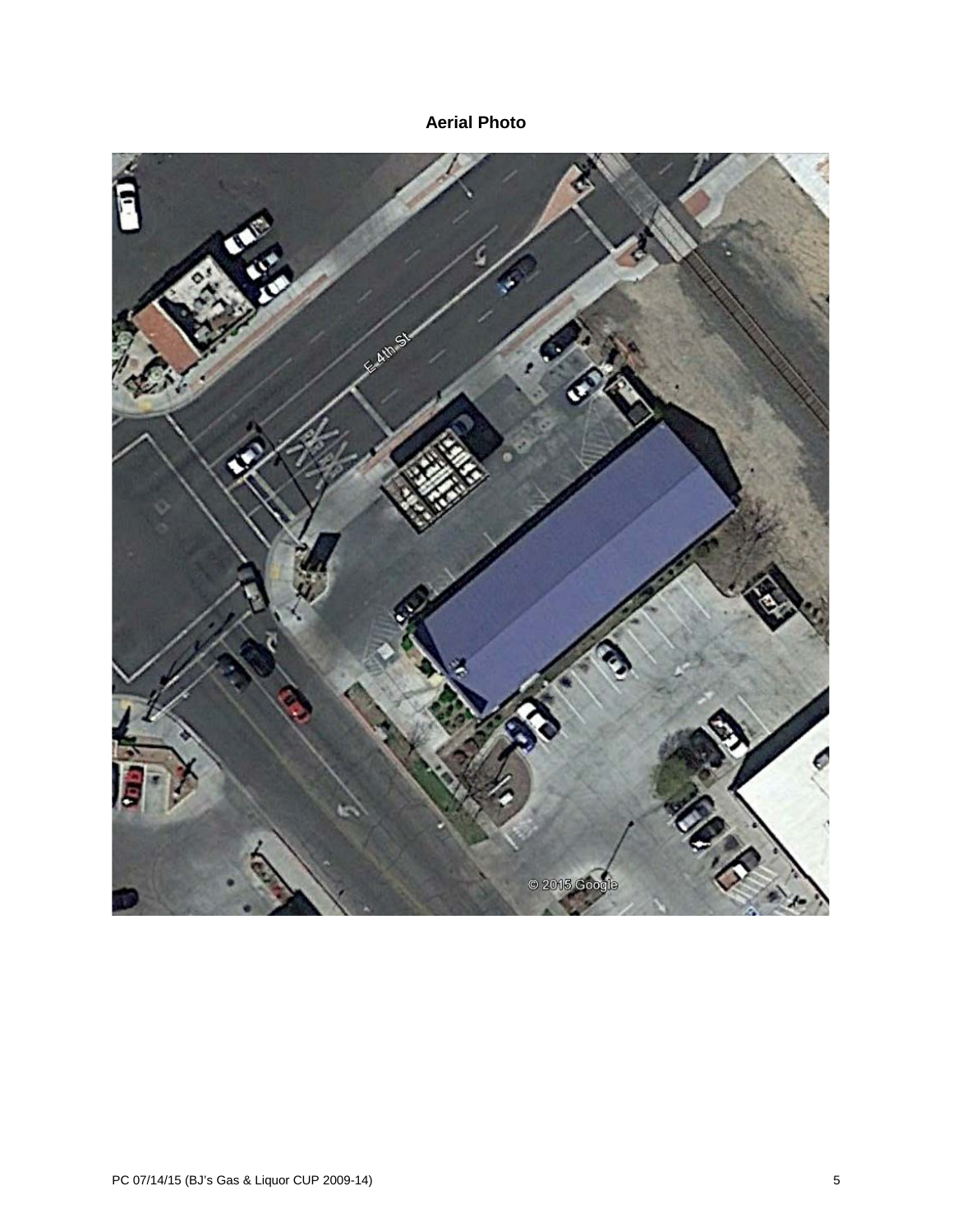#### **CUP 2009-14 Conditions of Approval Compliance Matrix**

#### **CONDITIONS OF APPROVAL General Conditions** 1. Project approval is conditioned upon acceptance of the conditions of approval contained herein, as evidenced by receipt in the Planning Department of the applicant and property owner signatures upon an Acknowledgement and Acceptance of Conditions within (30) thirty days of the date of approval for this use permit. In compliance. 2. The site or building plans submitted for any building permit applications shall reflect changes required by the herein listed conditions of approval. Not in compliance. Building plans have not been submitted for improvements. 3. The applicant's failure to utilize this use permit within one year following the date of this approval shall render the conditional use permit and site plan null and void unless a written request for extension has been submitted to and approved by the Planning Commission. In compliance. 4. This conditional use permit will expire and be rendered null and void if the use is discontinued for a twelvemonth period. In compliance. 5. **The use permit may be made null and void without any** additional public notice or hearing at any time by the owner's of the property voluntarily submitting to the City a written request to permanently extinguish the conditional use permit. Procedural condition. 6. It shall be the responsibility of the property owner and management to ensure that any required permits, inspections and approvals from any regulatory agency shall be obtained from the concerned agency prior to establishment of the use. In compliance. **Engineering Department General** 7. Nuisance on-site lighting shall be redirected as requested by the City within 48 hours of notification. Director. In compliance. 8. In the event archeological resources are unearthed or discovered during any construction activities on site, construction activities shall cease and the Community Development Director or City Engineer shall be notified so that procedures required by state law can be implemented. In compliance. 9. Vandalism and graffiti shall be removed or corrected In compliance.within 24 hours of notification.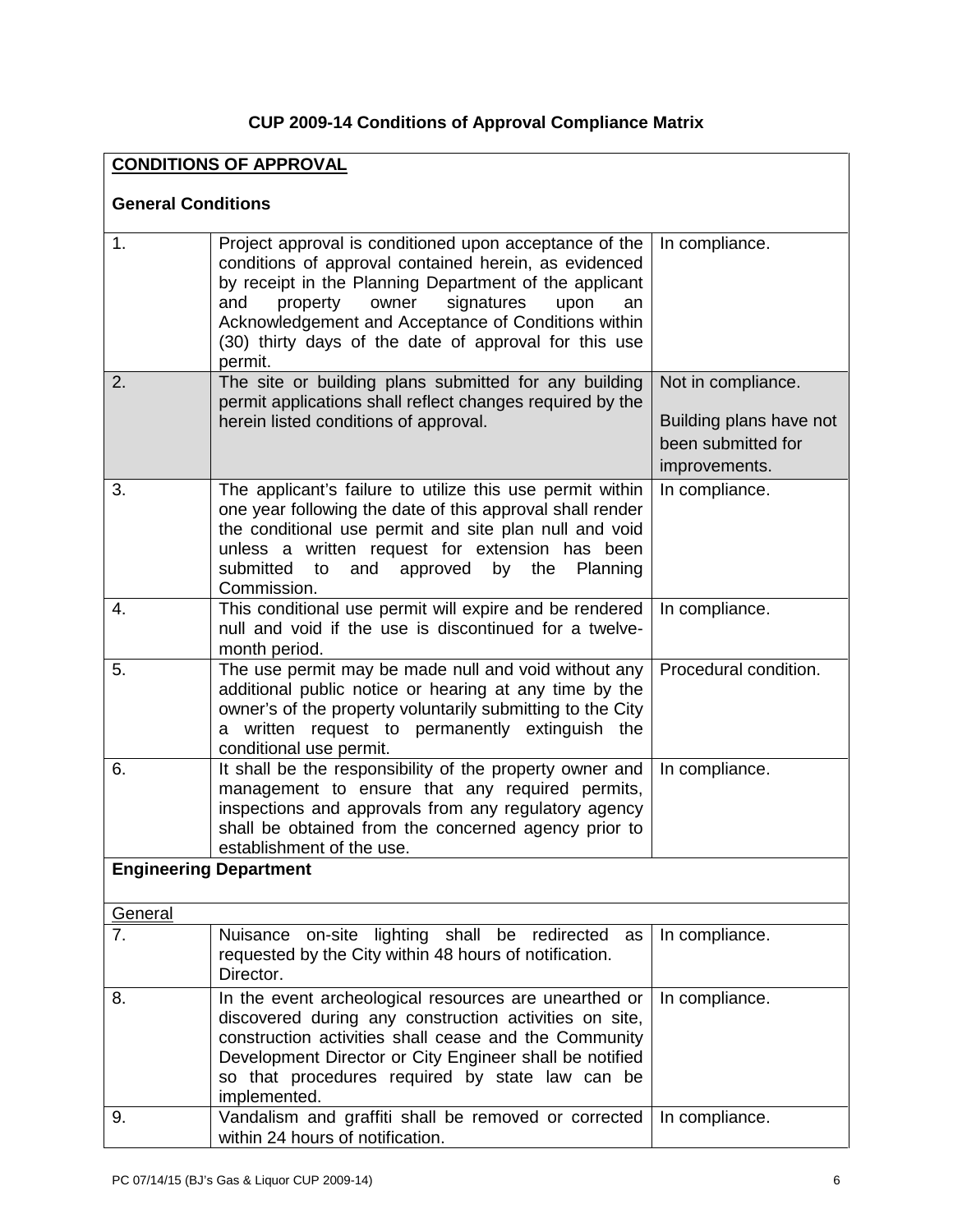| <b>Planning Department</b> |                                                                                                                                                                                                                                                                                                                                                                                                                                                                                                                                                                                                                                                                                                                                   |                                                                                                                                                  |  |
|----------------------------|-----------------------------------------------------------------------------------------------------------------------------------------------------------------------------------------------------------------------------------------------------------------------------------------------------------------------------------------------------------------------------------------------------------------------------------------------------------------------------------------------------------------------------------------------------------------------------------------------------------------------------------------------------------------------------------------------------------------------------------|--------------------------------------------------------------------------------------------------------------------------------------------------|--|
| 10.                        | Site Data<br>• Approved Use of Building: Gas Station & Liquor Store<br>Automotive Repair/Car Stereo Installation<br>• Minimum Parking Requirements<br>17 stalls<br>• Parking Provided<br>11 stalls<br>• Accessible Stalls Required<br>1 stall<br>• Accessible Stalls Provided<br>1 stall<br>None<br>• Loading Spaces Required                                                                                                                                                                                                                                                                                                                                                                                                     | Not in compliance.<br>Adequate parking is<br>not provided                                                                                        |  |
| 11.                        | All parking and loading areas shall be marked and<br>striped to City standards: Perpendicular (90 degree)<br>parking spaces shall measure a minimum of nine (9')<br>feet wide by nineteen (19') feet deep (including a 2.5'<br>maximum bumper overhang into landscaped area).<br>Minimum backing / maneuvering / drive aisle space is<br>twenty-six feet (26') or fifteen feet (15') in conjunction<br>with parallel parking stalls). All required parking shall<br>be permanently maintained with all parking spaces to<br>be shown on plans submitted for building permits. Any<br>modifications in the approved parking layout shall<br>require approval by the Planning Department.                                           | Not in compliance.                                                                                                                               |  |
| 12.                        | No left turn movements shall be allowed from the<br>subject property. "No Left Turn" signage approved by<br>the City Engineer shall be installed at all points of<br>egress.                                                                                                                                                                                                                                                                                                                                                                                                                                                                                                                                                      | In compliance.                                                                                                                                   |  |
| 13.                        | Three parking stalls/service bays shall be provided and<br>maintained within the interior of the automotive repair<br>portion of the building.                                                                                                                                                                                                                                                                                                                                                                                                                                                                                                                                                                                    | Not in compliance.                                                                                                                               |  |
| 14.                        | No conversion of storage space as identified on the site<br>plan shall be allowed. Storage space shall not be<br>converted to retail floor space or any other more<br>intensive use. All storage areas shall remain as<br>storage areas only.                                                                                                                                                                                                                                                                                                                                                                                                                                                                                     | In compliance.                                                                                                                                   |  |
| 15.                        | The property shall make substantial improvements to<br>the site in an agreed upon period of time. The<br>improvements and associated timeline are as follows:<br>· Within six months (180 days) - Installation of<br>landscaping per the approved site plan.<br>• Within four months (120 days) - Submit and obtain<br>approval from<br>the<br><b>Planning</b><br>and<br><b>Building</b><br>Departments remodeling plans to include a new<br>roof and building fascia.<br>· Within five (5) years - Completion of<br>all<br>improvements, to include the rehabilitation of the<br>structure on the site, including a new roof and<br>fascia, and the installation of other appurtenances<br>such as the required trash enclosure. | Not compliance.<br>Project was approved<br>in December of 2009.<br>The 5 year timeline to<br>complete<br>improvements ended<br>December of 2014. |  |
| 16.                        | The property owner/applicant shall abide by the agreed<br>upon scope of work and timelines called out in the<br>immediately previous condition of approval. Approval<br>of the use permit is contingent upon fully satisfying the                                                                                                                                                                                                                                                                                                                                                                                                                                                                                                 | Not in compliance. The<br>agreed upon<br>improvements were not<br>completed within the                                                           |  |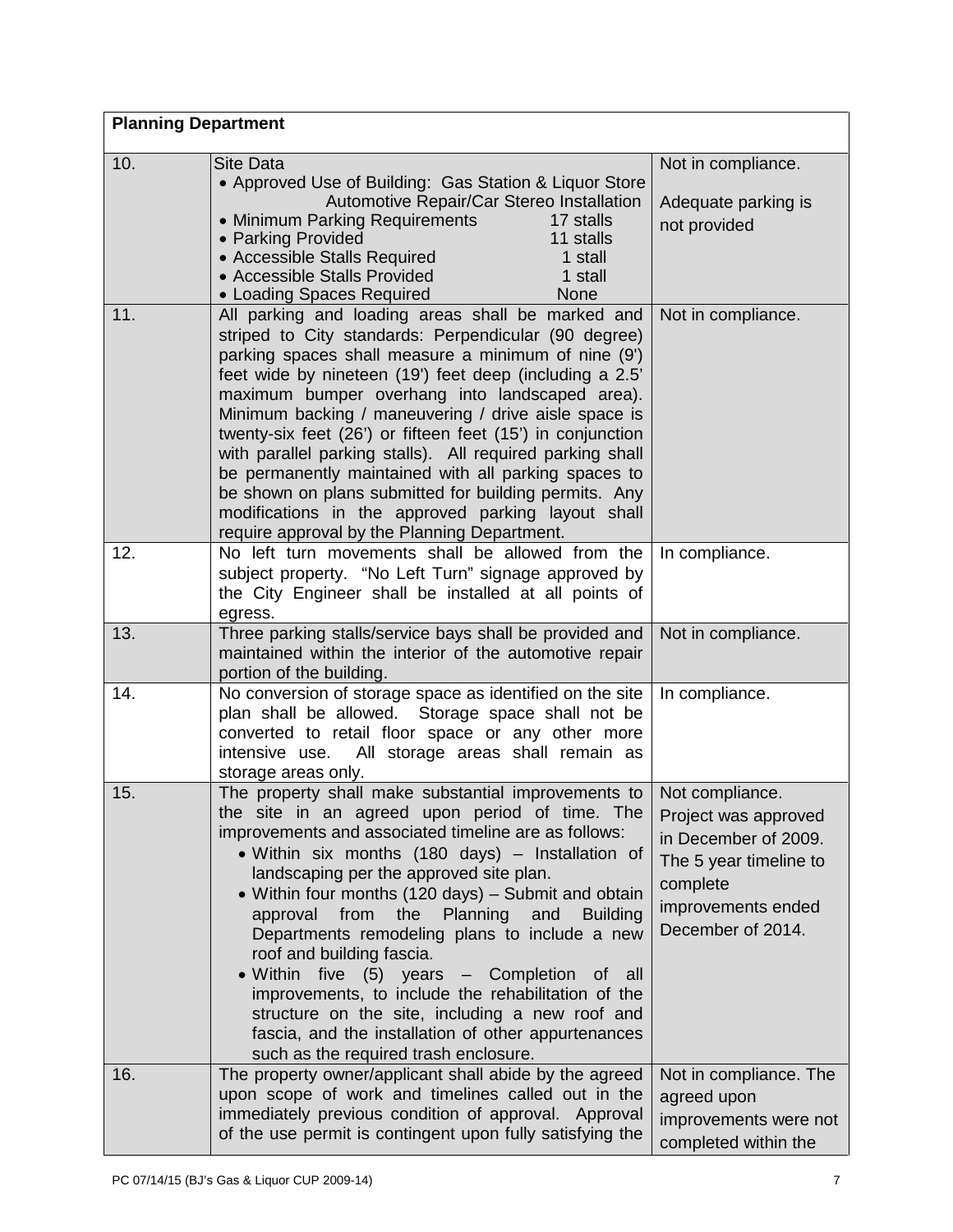|                                                               | agreed upon scope of work within the agreed upon<br>Failure to complete the agreed upon<br>timeframes.<br>improvements within the agreed upon timeframes shall<br>render the conditional use permit null and void.                                                                                                                                                                                                                                                                                                                                                                                                                                                                                                                                               | agreed upon<br>timeframes.                                                                                                                                     |  |
|---------------------------------------------------------------|------------------------------------------------------------------------------------------------------------------------------------------------------------------------------------------------------------------------------------------------------------------------------------------------------------------------------------------------------------------------------------------------------------------------------------------------------------------------------------------------------------------------------------------------------------------------------------------------------------------------------------------------------------------------------------------------------------------------------------------------------------------|----------------------------------------------------------------------------------------------------------------------------------------------------------------|--|
| 17.                                                           | All automotive repair shops allowed on the site shall<br>comply with the following conditions:<br>1. All work will be confined to the interior of the<br>building.<br>2. No overnight storage of vehicles will occur<br>outside of the interior of the building.<br>3. Automobile service bays will not be used for the<br>extended storage of vehicles.<br>4. Auto accessory, sales and<br>installation<br>as<br>determined by the Planning Director.<br>5. No repair or installation work of any kind shall be<br>allowed to occur outside of the building interior.<br>6. No outdoor display of any kind is allowed.<br>7. Failure to comply with any of these conditions is<br>grounds for review and possible revocation of this<br>conditional use permit. | Not in compliance.<br>Work is not confined to<br>the interior of the<br>building, and auto<br>repair work is<br>conducted that was not<br>entitled by the CUP. |  |
|                                                               | <b>HVAC and PG&amp;E Utility Placement Considerations/Screening Requirements</b>                                                                                                                                                                                                                                                                                                                                                                                                                                                                                                                                                                                                                                                                                 |                                                                                                                                                                |  |
| 18.                                                           | Prior to the issuance of building permits, applicant shall<br>identify<br>the<br>following<br>information<br>for<br>Planning<br>Department review and approval:<br>Utility meter locations identified on the site plan<br>HVAC (heating, ventilation, or air conditioning)<br>equipment locations if any<br>All HVAC, compressor, utility meter locations,<br>mechanical and electrical equipment                                                                                                                                                                                                                                                                                                                                                                | Not in compliance.                                                                                                                                             |  |
| 19.                                                           | All electrical and HVAC equipment shall be screened to<br>the specifications of the Planning Department.<br>lf<br>located in view of the general public, applicant shall<br>show methods proposed to architecturally integrate<br>equipment locations or show methods proposed to<br>screen equipment using landscaping.<br>Any roof-<br>mounted equipment placements shall be completely<br>screened from view and architecturally integrated into<br>the roof using roof wells or continuous building<br>fascia<br>screening.<br>perimeter<br>Any wall-mounted<br>equipment shall be painted to match the exterior wall.                                                                                                                                       | Not in compliance.                                                                                                                                             |  |
| 20.                                                           | The air and water station will be relocated in such a<br>way as to not conflict with the required accessible<br>parking stall per the approval of the Planning Director.                                                                                                                                                                                                                                                                                                                                                                                                                                                                                                                                                                                         | In compliance.                                                                                                                                                 |  |
| <b>Building Colors, Materials and Lighting Considerations</b> |                                                                                                                                                                                                                                                                                                                                                                                                                                                                                                                                                                                                                                                                                                                                                                  |                                                                                                                                                                |  |
| 21.                                                           | Within four months (120 days), the applicant shall<br>submit a color and materials presentation board to the<br>Planning Department for review and approval detailing<br>building colors and materials. The scope and extent of<br>improvements shall be approved by the Planning<br>Director.                                                                                                                                                                                                                                                                                                                                                                                                                                                                   | Not in compliance.                                                                                                                                             |  |
| 22.                                                           | Within four months (120 days), the applicant shall<br>provide for Planning Department review and approval a<br>representative color section rendering of the proposed                                                                                                                                                                                                                                                                                                                                                                                                                                                                                                                                                                                            | Not in compliance.                                                                                                                                             |  |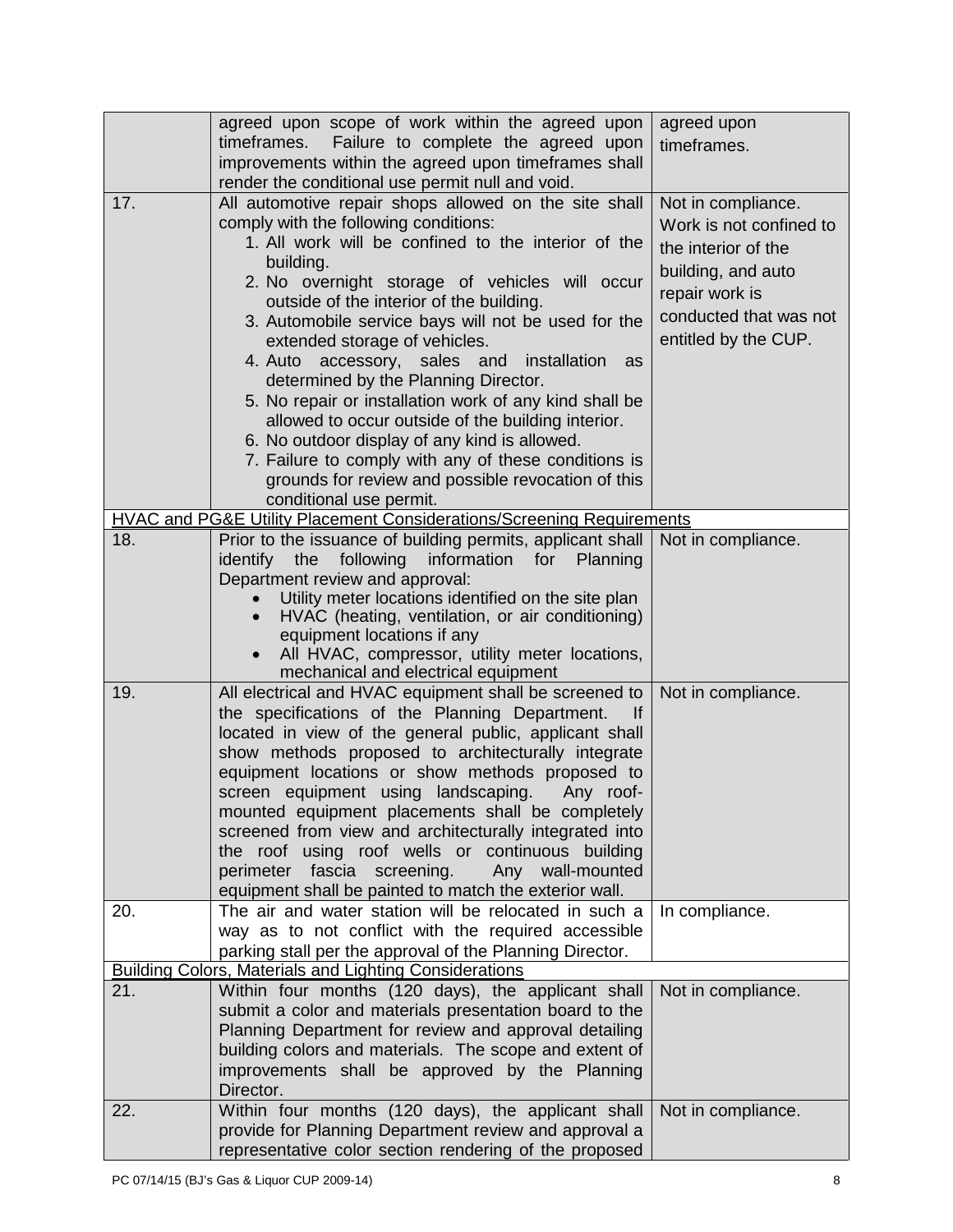|                | building, using a scale similar to the exterior elevation<br>drawings.                                                                                                                                                                                                                                                                                                                                                                                                                                                                                                                                                                                                                                                                                                                                                                                                                                                                            |                    |
|----------------|---------------------------------------------------------------------------------------------------------------------------------------------------------------------------------------------------------------------------------------------------------------------------------------------------------------------------------------------------------------------------------------------------------------------------------------------------------------------------------------------------------------------------------------------------------------------------------------------------------------------------------------------------------------------------------------------------------------------------------------------------------------------------------------------------------------------------------------------------------------------------------------------------------------------------------------------------|--------------------|
| 23.            | The construction/rehabilitation of building(s) approved<br>as part of site plan review shall be consistent with the<br>approved color and materials presentation board and<br>representative color section rendering of the proposed<br>building as reviewed and approved by the Planning<br>Department. Any alteration shall require amendment of<br>the site plan review.                                                                                                                                                                                                                                                                                                                                                                                                                                                                                                                                                                       | Not in compliance. |
| <b>Signage</b> |                                                                                                                                                                                                                                                                                                                                                                                                                                                                                                                                                                                                                                                                                                                                                                                                                                                                                                                                                   |                    |
| 24.            | Signage shall be consistent with the Madera Municipal<br>Code. Signage not allowed per the sign ordinance<br>shall be removed immediately.                                                                                                                                                                                                                                                                                                                                                                                                                                                                                                                                                                                                                                                                                                                                                                                                        | Not in compliance. |
| Landscaping    |                                                                                                                                                                                                                                                                                                                                                                                                                                                                                                                                                                                                                                                                                                                                                                                                                                                                                                                                                   |                    |
| 25.            | A detailed landscaping and irrigation plan shall be<br>submitted to and approved by the Planning Director<br>prior to issuance of building permits. The plans shall<br>include:<br>• Landscaping areas throughout the project shall be<br>landscaped, so as to provide a minimum of 70%<br>vegetative cover.<br>The property's frontage with the public right-of-way<br>shall be improved with a 5-foot park strip with turf<br>and street trees. Concrete shall be removed where<br>consistent<br>with<br>necessary,<br>the<br>approved<br>landscaping plans. The park strip shall be planted<br>consistent with the requirements of the Parks<br>Department (See Condition #26).<br>Landscaped areas<br>shall<br>be<br>provided<br>with<br>permanent automatic irrigation systems.<br>• A climbing vine shall be planted in conjunction with<br>the chain-link fence along the property frontage to<br>the Union Pacific Railroad right-of-way. | In compliance.     |
|                | A detailed planting list for existing and proposed<br>landscaping shall be included, with the number,<br>size and specie of all plantings.<br>All shrubbery and ground cover plantings shall be<br>spaced at no greater than two (2) feet on center.<br>Depending upon size and specie, closer separation                                                                                                                                                                                                                                                                                                                                                                                                                                                                                                                                                                                                                                         |                    |
|                | may be required.                                                                                                                                                                                                                                                                                                                                                                                                                                                                                                                                                                                                                                                                                                                                                                                                                                                                                                                                  |                    |
| 26.            | The park strip along the street frontage shall be<br>landscaped and provided with an automatic irrigation<br>system by the applicant. A minimum of one City<br>approved street tree every 30 feet shall be provided,<br>along with root guards. No trees shall be planted within<br>five (5) feet of any fire hydrant. Each street tree shall<br>be planted with a City approved root barrier. Detailed<br>landscape and irrigation plan shall have been submitted<br>and approved by the Parks and Community Services<br>Director and Planning Director prior to issuance of<br>building permits. Any deviation shall require prior<br>written request and approval. Removal or modification                                                                                                                                                                                                                                                     | In compliance.     |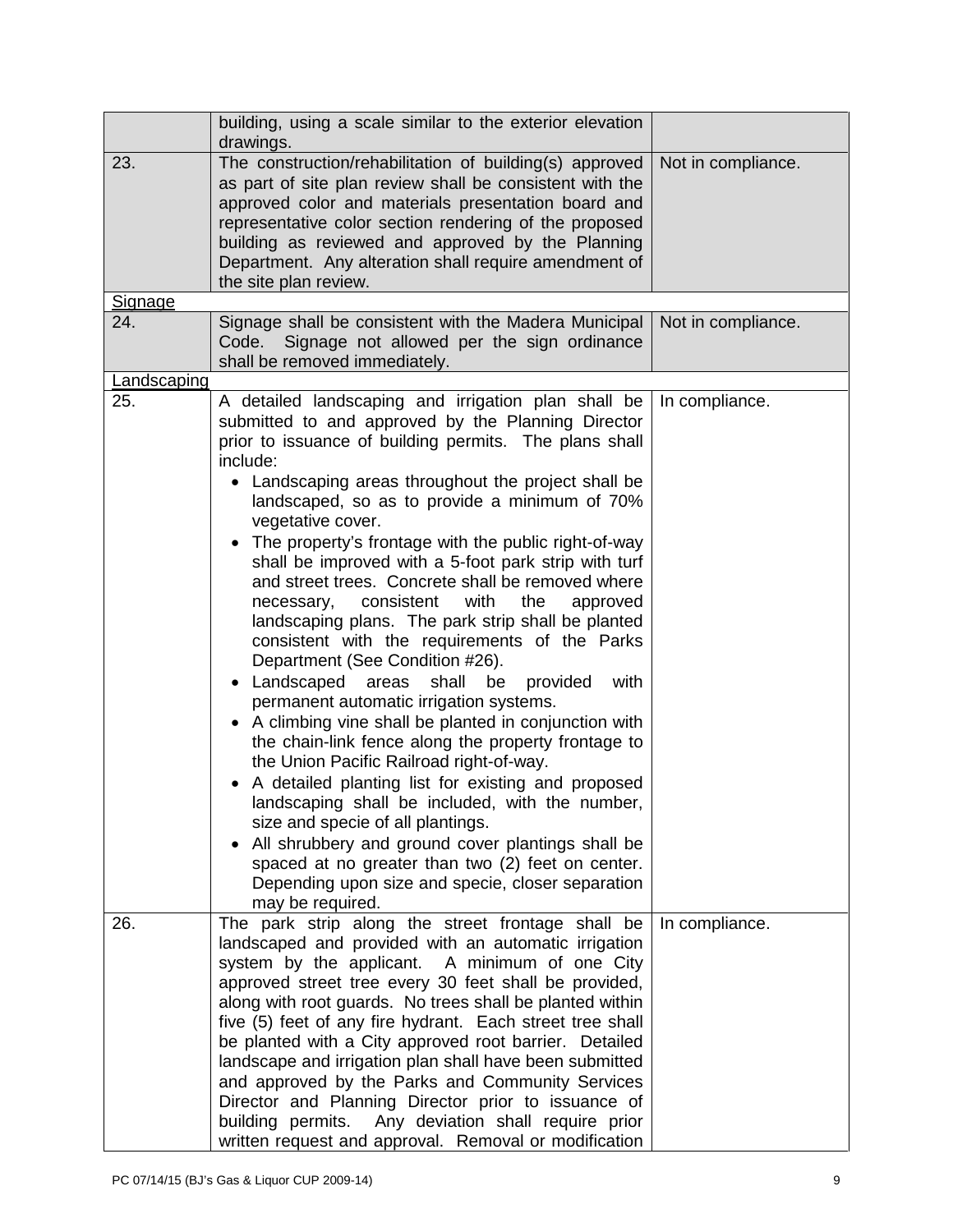|                            | shall be at developer's expense. Landscaping water<br>meter (if applicable) shall be connected after the<br>backflow device.                                                                                                                                                                                                                                                                                                                                                                                                                                                                      |                                    |
|----------------------------|---------------------------------------------------------------------------------------------------------------------------------------------------------------------------------------------------------------------------------------------------------------------------------------------------------------------------------------------------------------------------------------------------------------------------------------------------------------------------------------------------------------------------------------------------------------------------------------------------|------------------------------------|
| 27.                        | The approved landscape and irrigation plan shall be<br>fully installed and operational in no less than one<br>hundred eighty (180) days from date of approval.                                                                                                                                                                                                                                                                                                                                                                                                                                    | In compliance.                     |
| 28.                        | The property owner shall maintain landscaping in an<br>acceptable appearance that enhances the aesthetic<br>value of the area and is consistent with the approved<br>landscaping plan.                                                                                                                                                                                                                                                                                                                                                                                                            | In compliance.                     |
| <b>Walls and Fences</b>    |                                                                                                                                                                                                                                                                                                                                                                                                                                                                                                                                                                                                   |                                    |
| 29.                        | A trash enclosure with containers for both regular and<br>recyclable refuse shall be constructed of split-faced<br>masonry block units and/or in a fashion architecturally<br>compatible with the remodeled building fascia.                                                                                                                                                                                                                                                                                                                                                                      | In compliance.                     |
| <b>Regulatory Comments</b> |                                                                                                                                                                                                                                                                                                                                                                                                                                                                                                                                                                                                   |                                    |
| 30.                        | The developer shall meet all regulations of the San<br>Joaquin Valley Air Pollution Control District (Regulation<br>VIII) concerning dust suppression during construction<br>of the project. Methods include, but are not limited to;<br>use of water or chemical stabilizers/suppressants to<br>control dust emissions from disturbed area, stock piles<br>and access ways; covering or wetting materials that are<br>transported off-site; limit construction related speeds to<br>15 mph on all unpaved areas/washing of construction<br>vehicles before they enter public streets to minimize | In compliance.                     |
|                            | carryout/trackout; and cease grading and earth moving<br>during periods of high winds (20 mph or more).                                                                                                                                                                                                                                                                                                                                                                                                                                                                                           |                                    |
| 31.                        | Any construction grading plans shall<br>include<br>a a<br>statement that all construction equipment shall<br>be<br>maintained in accordance with<br>tuned<br>and<br>the<br>manufacturer's specifications.                                                                                                                                                                                                                                                                                                                                                                                         | In compliance.                     |
| 32.                        | Any construction grading plans shall include a<br>statement that work crews shall shut off construction<br>equipment when not in use.                                                                                                                                                                                                                                                                                                                                                                                                                                                             | In compliance.                     |
| <b>Streets</b>             |                                                                                                                                                                                                                                                                                                                                                                                                                                                                                                                                                                                                   |                                    |
| 33.                        | Developer shall reconstruct the handicap ramp at the<br>intersection of Gateway Drive and 4 <sup>th</sup> Street to current<br>City and ADA standards.                                                                                                                                                                                                                                                                                                                                                                                                                                            | In compliance.                     |
| 34.                        | Developer shall maintain handicap accessibility around<br>entire site.                                                                                                                                                                                                                                                                                                                                                                                                                                                                                                                            | Parking field is in<br>compliance. |
| Water                      |                                                                                                                                                                                                                                                                                                                                                                                                                                                                                                                                                                                                   |                                    |
| 35.                        | New water service connection shall be constructed to<br>current City standards including water meter located<br>within city right-of-way and shall read in cubic feet and<br>a backflow prevention device located within private<br>property.                                                                                                                                                                                                                                                                                                                                                     | Not in compliance.                 |
| <u>Sewer</u>               |                                                                                                                                                                                                                                                                                                                                                                                                                                                                                                                                                                                                   |                                    |
| 36.                        | New sewer connection(s) shall be constructed to<br>current City standards.                                                                                                                                                                                                                                                                                                                                                                                                                                                                                                                        | In compliance.                     |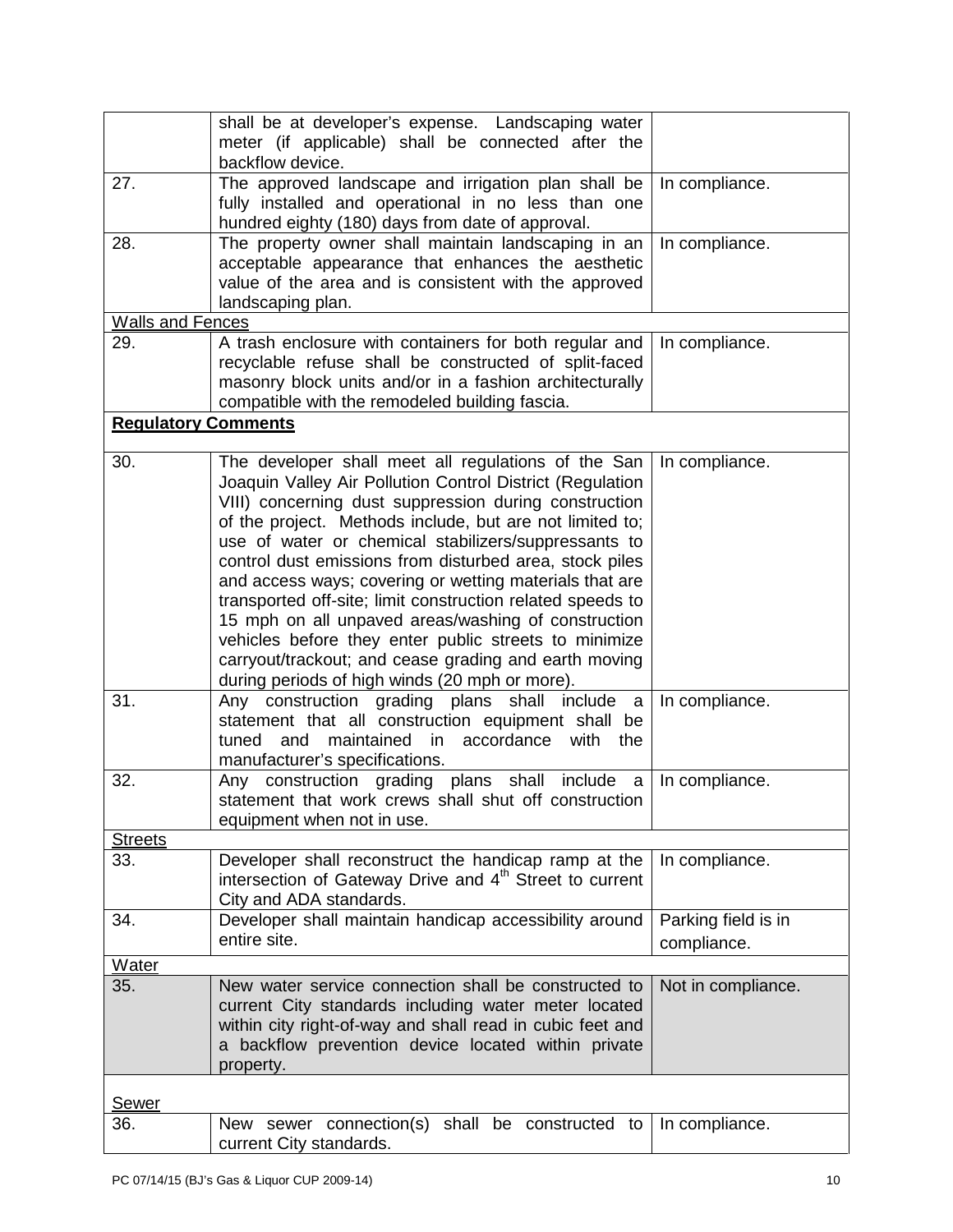| <b>Fire Department</b> |                                                                                                                                                                                                                                                                                                                                                                                                                                                   |                    |  |
|------------------------|---------------------------------------------------------------------------------------------------------------------------------------------------------------------------------------------------------------------------------------------------------------------------------------------------------------------------------------------------------------------------------------------------------------------------------------------------|--------------------|--|
| 37.                    | The information provided relates to the automotive<br>repair shop use and does not affect the nature of the<br>"existing non-conforming" mini-mart space.<br>If the<br>proposed automotive repair shop is replacing a repair<br>garage, it is considered a less hazardous similar use<br>need only comply with current fire<br>code<br>and<br>requirements of imminent life safety required for all<br>occupancies.                               | In compliance.     |  |
| 38.                    | Portable fire extinguishers are required. A minimum of<br>one, 2A10BC-rated fire extinguisher is required for<br>each 3,000 square feet of area or fraction thereof. A<br>maximum of 75 feet of travel distance is permitted. If<br>the retail space and the automotive repair shop are not<br>operated in common then each must be independently<br>equipped. Additional fire extinguisher provisions apply<br>to the fuel dispensing operation. | In compliance.     |  |
| 39.                    | At least one legally complying exit must be provided<br>from the automotive repair shop. The exterior path of<br>exit travel (Exit Discharge) for the Stereo Shop must be<br>shown on the plans.                                                                                                                                                                                                                                                  | In compliance.     |  |
| 40.                    | A rated separation is required between the mini-mart<br>and stereo shop. This should have been provided<br>between the mini-mart and garage at the time that<br>remodel was performed. The placement needs to be<br>verified.                                                                                                                                                                                                                     | In compliance.     |  |
| 41.                    | The above-referenced project is protected by the<br>Madera City Fire Department. Prior to approval of the<br>business license or any construction occurring on any<br>parcel, the applicant shall contact the Fire Department<br>for verification of current fire protection development<br>requirements. All new construction shall comply with<br>existing Uniform Fire Code requirements and all<br>applicable statues, codes and ordinances.  | Not in compliance. |  |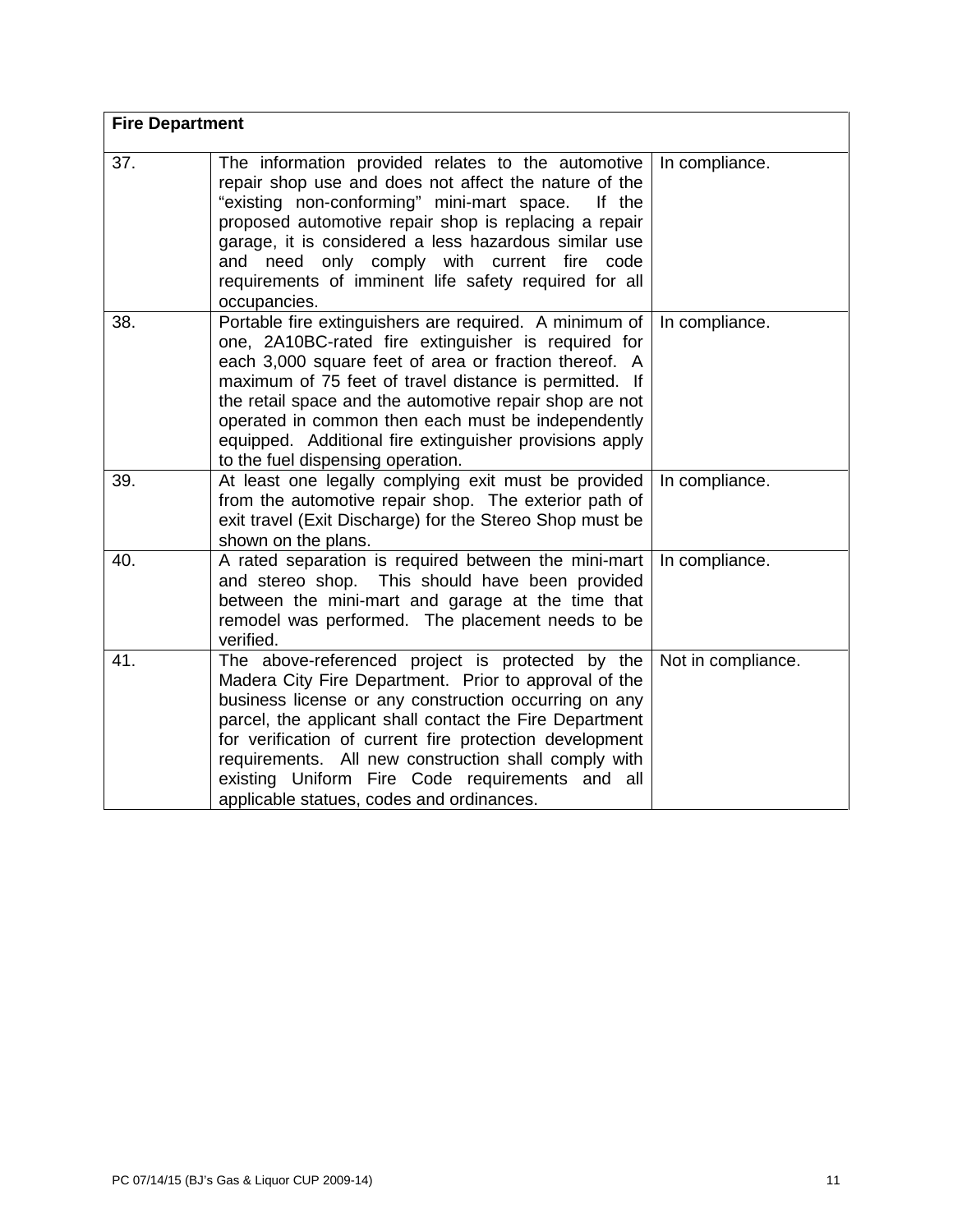### **Site Photos**



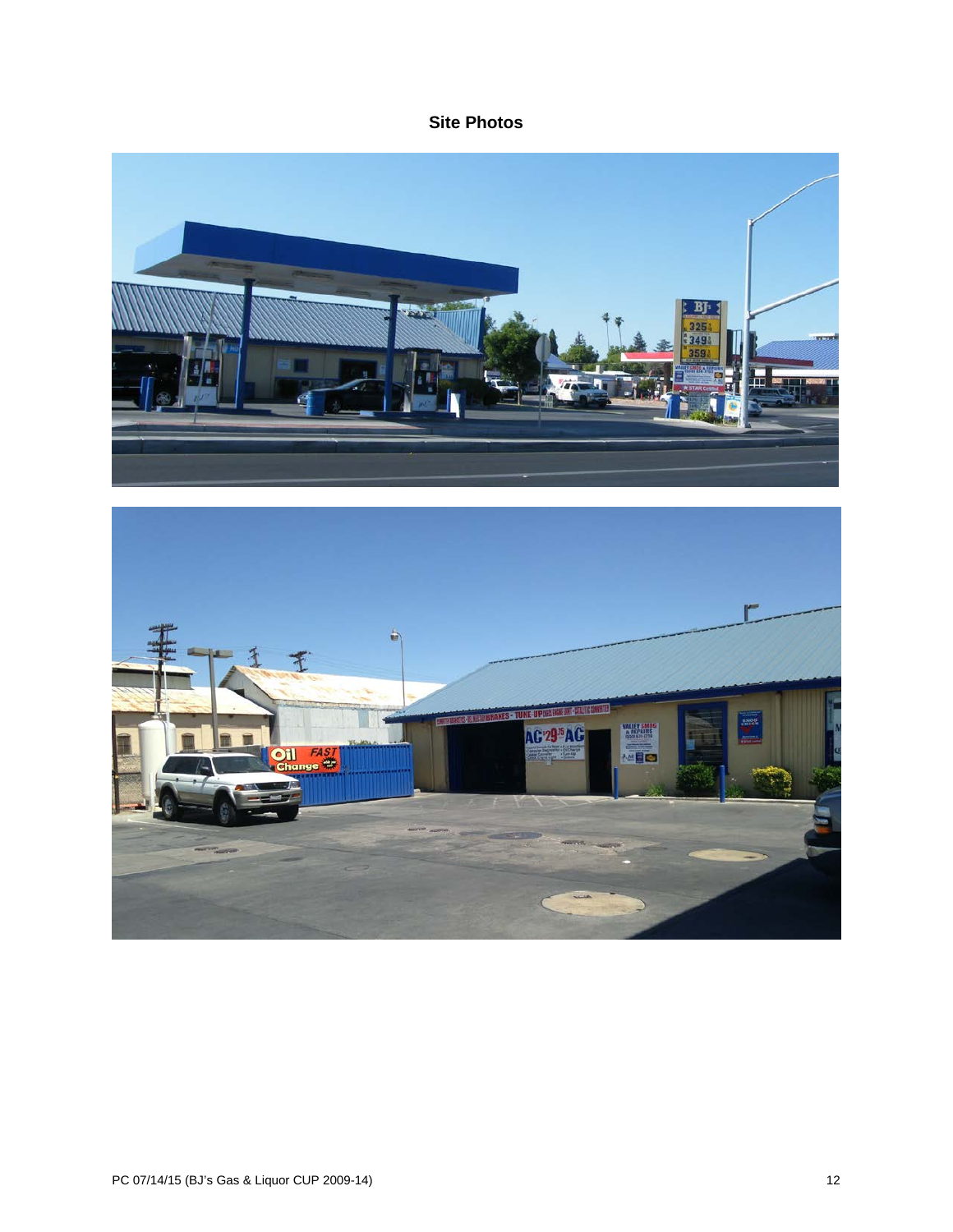

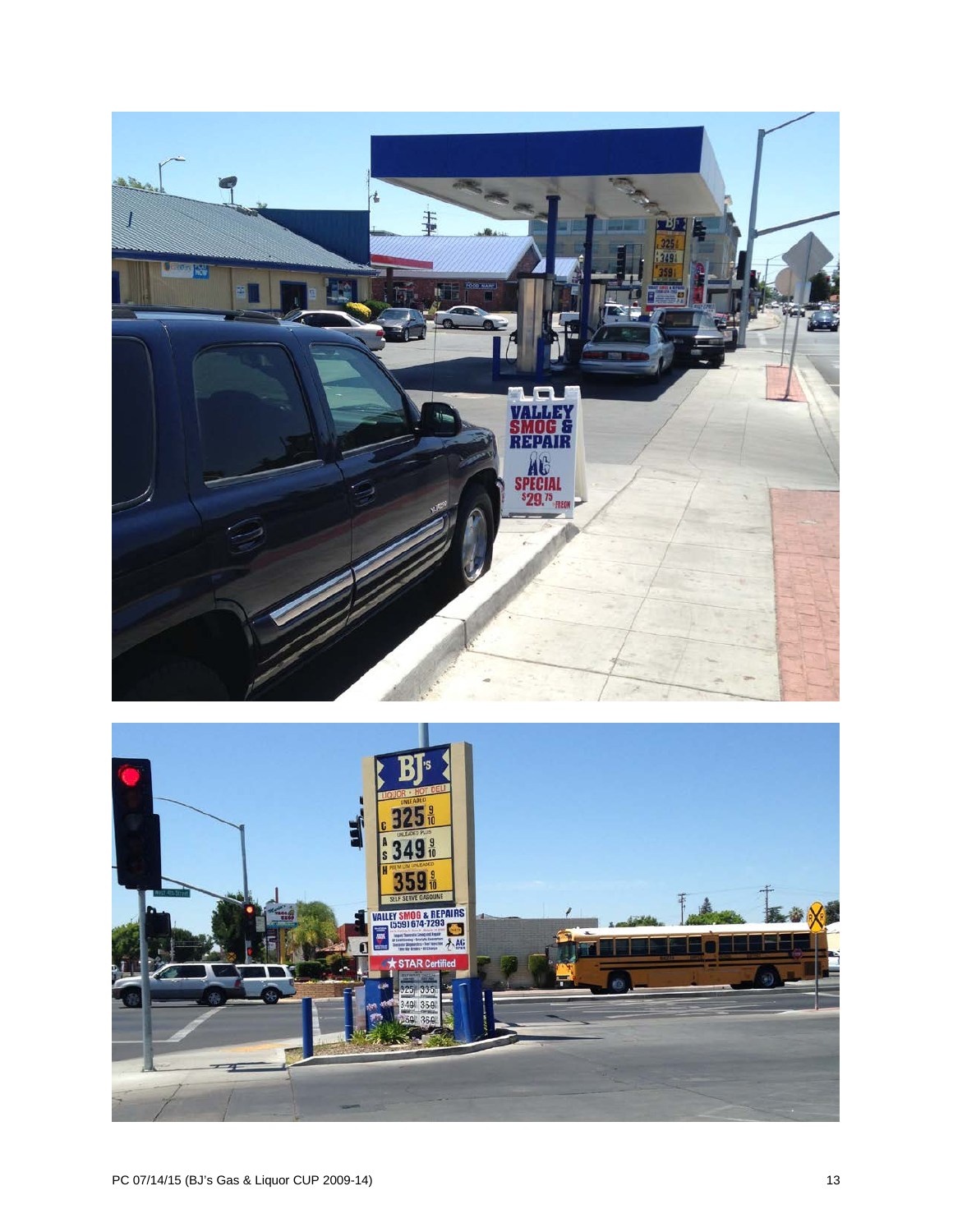<span id="page-15-0"></span>

# CITY OF MADERA PLANNING COMMISSION

205 W. Fourth Street Madera CA 93637 (559) 661-5430

## **Staff Report: Springhill Suites by Marriott CUP 2015-18, SPR 2015-19 & Environmental Determination Item #1 – July 14, 2015**

**PROPOSAL:** An application for a conditional use permit and site plan review to allow for the sale of alcoholic beverages at an existing hotel.

| <b>APPLICANT:</b> | <b>Springhill Suites by Marriott</b>              |              | <b>OWNER:</b> Madera Hotels LLC |
|-------------------|---------------------------------------------------|--------------|---------------------------------|
| <b>ADDRESS:</b>   | 1219 East Almond Avenue                           | APN:         | 012-390-005                     |
|                   | <b>APPLICATION: CUP 2015-18 &amp; SPR 2015-19</b> | <b>CEQA:</b> | <b>Categorical Exemption</b>    |

**LOCATION:** The property is located on the on the north side of East Almond Avenue, west of Highway 99.

**STREET ACCESS:** Access to the parcel is provided via East Almond Avenue.

**PARCEL SIZE:** Approximately 3.27 acres

**GENERAL PLAN DESIGNATION**: C (Commercial)

**ZONING DISTRICT**: CH (Highway Commercial)

**SITE CHARACTERISTICS:** The 3.27-acre site is developed as a hotel and a restaurant. There is vacant land to the west, Highway 99 to the east, and Madera Community Hospital is to the south.

**ENVIRONMENTAL REVIEW:** The project has been determined to be categorically exempt under the California Environmental Quality Act (CEQA) guidelines, Section 15301, (Existing Facilities).

**SUMMARY & RECOMMENDATION:** The use is consistent with the purpose and intent of the Zoning Ordinance and is compatible with the surrounding uses. There is no compelling reason to deny the sale of beer and wine in the hotel market.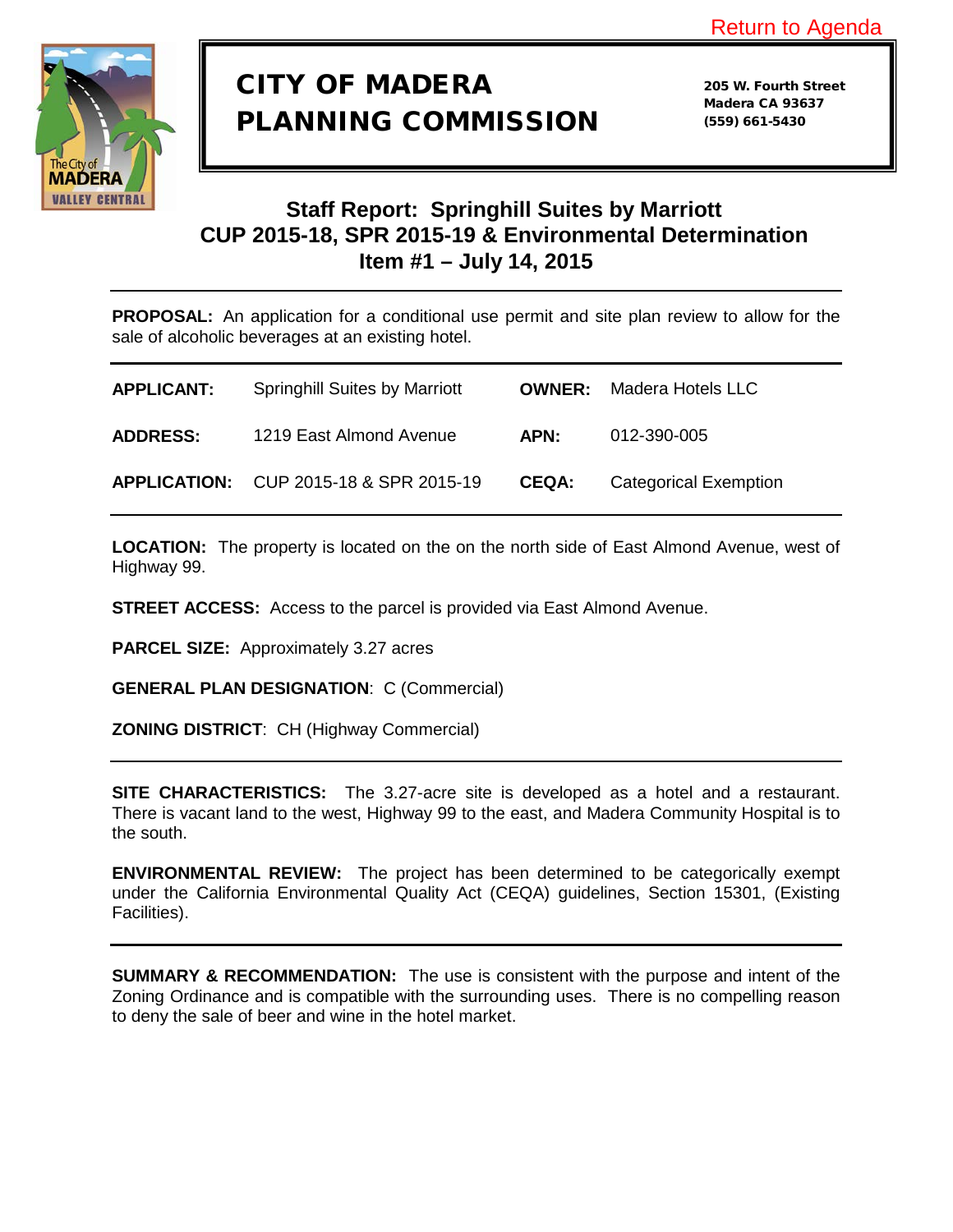#### **APPLICABLE CODES AND PROCEDURES**

MMC § 10-3.9.301 Highway Commercial Zone MMC § 10-3.1201 Parking Spaces Required MMC § 10-3.1301 Use Permits

The City's Zoning Ordinance allows for the granting of a use permit by the Planning Commission subject to the Planning Commission being able to make findings that the establishment, maintenance or operation of the use or building will not, under the circumstances of the particular case, be detrimental to the health, safety, peace, morals, comfort and general welfare of persons residing or working in the neighborhood of the use, or be detrimental or injurious to property and improvements in the neighborhood or to the general welfare of the city.

If the Commission cannot make the appropriate findings, the use should be denied. Conditions may be attached to the approval of the use permit to ensure compatibility. Project design may be altered and on or off-site improvements required in order to make the project compatible with nearby uses. In addition, the application may be subject to further review, modification or revocation by the Commission as necessary.

#### **PRIOR ACTION**

The property is located within the East Almond Specific Plan planning area, completed in December, 2004. The site was developed as a hotel and restaurant with the approval of Site Plan Review 2007-02 in July, 2007 and Site Plan Review 2001-31 in December, 2007 respectively. The allowance for alcoholic beverages for on-site consumption in conjunction with a restaurant was granted with the approval of Conditional Use Permit 2008-16 and Site Plan Review 2008-21 in October, 2008 for the Black Bear Diner.

#### **ANALYSIS**

#### Background

The City's General Plan indicates that land designated as C (Commercial) is appropriate for development of commercial centers. The City's Zoning Ordinance also allows for hotels in the CH (Highway Commercial) Zone District, except that the proposed alcohol sales are allowed only with the approval of a conditional use permit. The request to sell beer and wine of off-site consumption is compatible with surrounding uses.

#### Parking

In that the site was developed with adequate parking, and there is no change in use on the property, there is sufficient parking to allow for the use. The hotel and restaurant are served by one hundred fifty-three (153) parking stalls.

#### **Operations**

The applicant wishes to sell beer and wine in a small retail area of the hotel. A Type 20 (Off-Sale Beer and Wine) license from the California Department of Alcoholic Beverage Control (ABC) would be required. The project site is in Census Tract 5.02 which generally encompasses the southern area of the city. This census tract is not in a state of over-concentration.

The beer and wine will be available for sale in "The Market" inside the hotel. This small retail area sells snacks and drinks to hotel guests, including chips, packaged breakfast items, candy, juice, soda, and water.

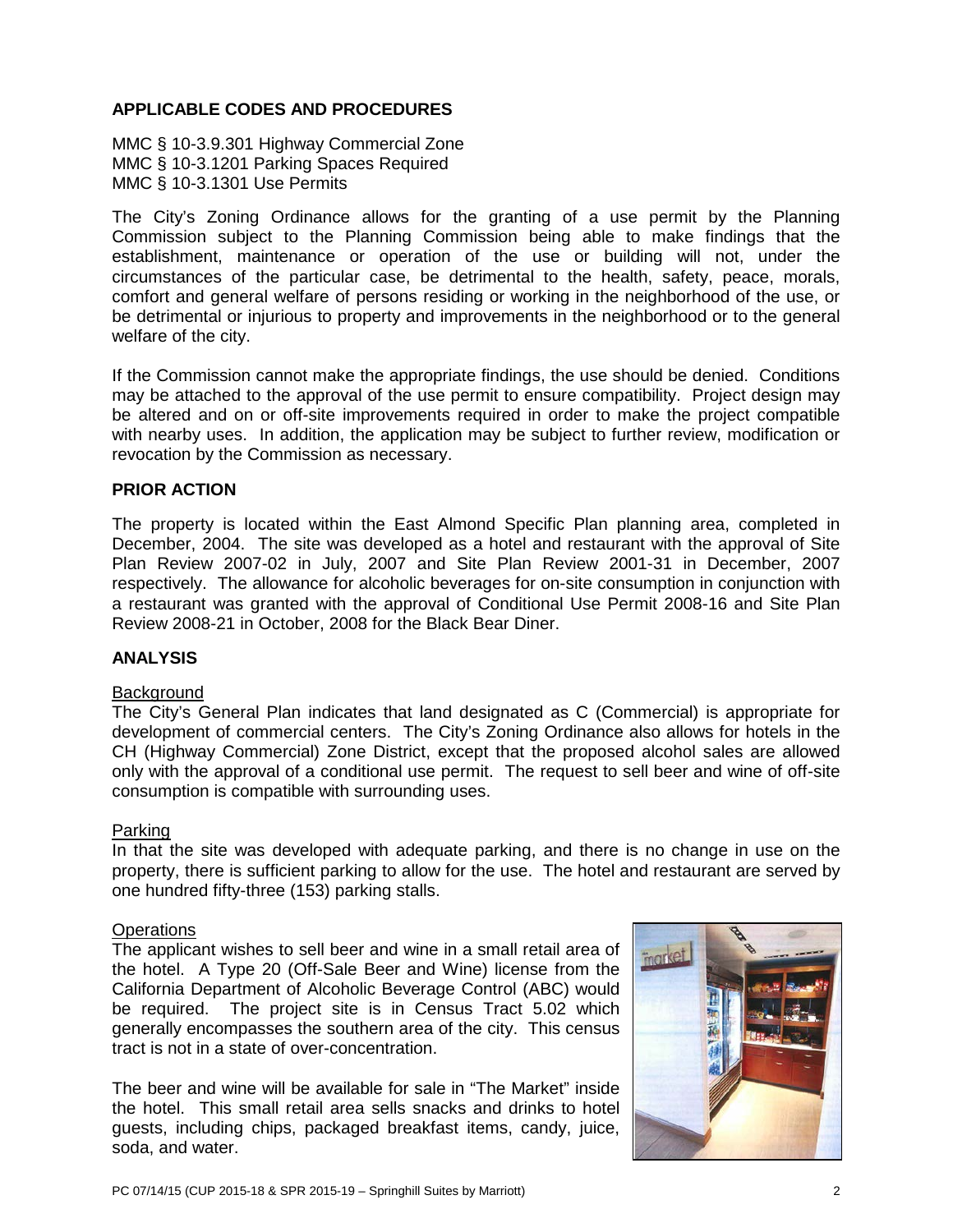This proposed conditional use permit was reviewed by various City Departments. The responses and recommendations have been incorporated into the recommended conditions of approval included in this report.

#### **CONSISTENCY WITH THE VISION MADERA 2025 PLAN**

Though approval of sales of alcoholic beverages is not specifically addressed in the vision or action plans, the overall project does indirectly support *Action 115.2 – As a component of the General Plan Update, increase retail outlets and promote Shop Madera …"*

#### **SUMMARY OF RECOMMENDATIONS**

The information presented in this report supports conditional approval of the use permit request.

#### **PLANNING COMMISSION ACTION**

The Commission would be taking action regarding Conditional Use Permit 2015-18 and Site Plan Review 2015-19, determining to either:

- approve the applications with or without conditions
- continue the hearing, or
- deny the applications

Any action by the Commission approving or denying the application is subject to appeal to the City Council within 15 calendar days of the Commission's action.

Motion 1: Move to approve the requested Conditional Use Permit 2015-18 and Site Plan Review 2015-19 based on and subject to the findings and conditions of approval as listed.

#### Findings

- This project is categorically exempt under Section 15301, Existing Facilities, of the California Environmental Quality Act (CEQA) since there will be negligible expansion of the existing use of the structure.
- The sale of alcoholic beverages is consistent with the purposes of the C (Commercial) General Plan designation and the CH (Highway Commercial) Zone District which provide for the use, subject to the issuance of a conditional use permit.
- As conditioned, the development will be compatible with surrounding properties.
- As conditioned, the establishment, maintenance or operation of the use will not under the circumstances of this particular case, be detrimental to the health, safety, peace, morals, comfort and general welfare of persons residing or working in the neighborhood of such proposed use, or be detrimental or injurious to property and improvements in the neighborhood or general welfare of the city.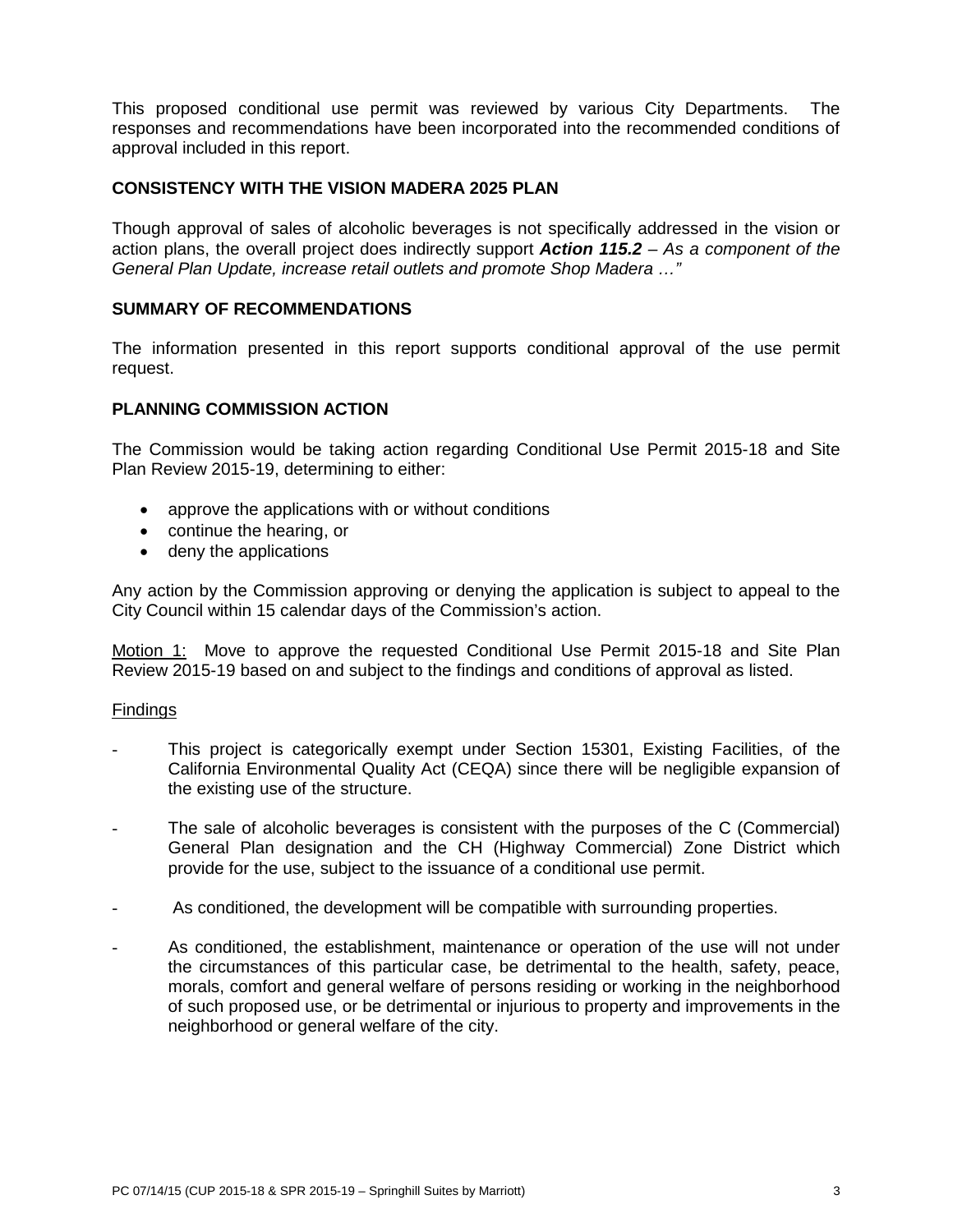### **CONDITIONS OF APPROVAL**

#### **General Conditions**

- 1. Project approval is conditioned upon acceptance of the conditions of approval contained herein, as evidenced by receipt in the Planning Department of the applicant's signature upon an Acknowledgement and Acceptance of Conditions within thirty days of the date of approval for this use permit.
- 2. Conditional Use Permit 2015-18 allows for the sale of beer and wine for off-site consumption within a retail area of the hotel, consistent with the stated conditions of approval.
- 3. The applicant's failure to utilize this use permit within one year following the date of this approval shall render the conditional use permit null and void unless a written request for extension has been submitted to and approved by the Planning Commission.
- 4. The use permit may be made null and void without any additional public notice or hearing at any time by the owners of the property voluntarily submitting to the City a written request to permanently extinguish the conditional use permit.
- 5. This conditional use permit will expire if the use is discontinued for a twelve-month period.
- 6. Site Plan Review 2015-19 will expire one year from date of issuance, unless positive action is taken on the project as provided in the Municipal Code or the required action is taken to extend the approval before the expiration date (Municipal Code Section 10- 3.4.0114, Lapse of Site Plan Approval).
- 7. This use permit shall be subject to periodic reviews and inspection by the City to determine compliance with the conditions of approval and applicable codes. If at any time, the use is determined by Staff to be in violation of the conditions of approval, Staff may schedule a public hearing before the Planning Commission within 45 days of the violation to consider revocation of the permit.

#### **Planning Department**

- 8. This use permit allows for the sale of beer and wine for off-site consumption (Type 20) within a retail area of the hotel.
- 9. All conditions applicable to approval of Site Plan Review 2007-02, Conditional Use Permit 2008-16 and Site Plan Review 2008-21 shall remain effective and are not revised in any way by this approval except as modified herein.
- 10. Vandalism and graffiti shall be corrected per the Madera Municipal Code.
- 11. No outdoor displays or storage of materials shall be allowed.
- 12. No outdoor consumption of alcoholic beverages shall be allowed on the premise.
- 13. The property owner, operator and manager shall keep the property clear of all trash, rubbish and debris at all times; and dumping of refuse shall be restricted to the dumpster and refuse containers owned by the property owner.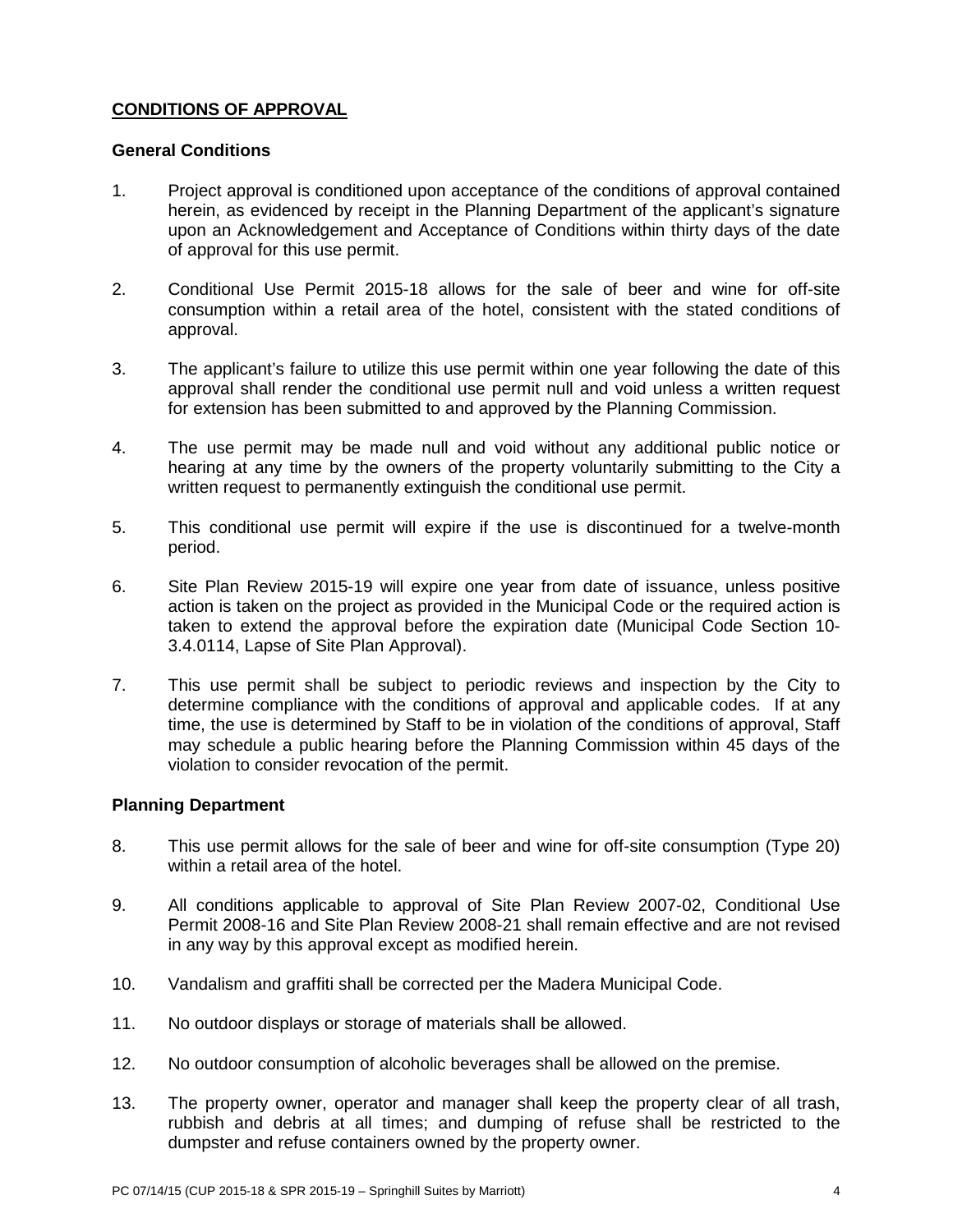- 14. The applicant shall operate in a manner that does not generate noise, odor or vibration that adversely affects any adjacent properties.
- 15. The applicant shall comply with all federal, state and local laws. Material violation of any applicable laws concerning the use will be cause for revocation of this permit.
- 16. The use is conditioned upon obtaining an appropriate permit from the Department of Alcoholic Beverage Control.
- 17. The sale of alcoholic beverages shall be in accordance with the permit issued by the Department of Alcoholic Beverage Control.
- 18. The property owner shall maintain all landscaping in a healthy and well manicured appearance to achieve and maintain the landscaping design that was approved by the City. This includes, but is not limited to, ensuring properly operating irrigation equipment at all times, trimming and pruning of trees and shrubs, mowing lawns consistent with industry standards, and replacing dead or unhealthy vegetation.
- 19. On-site parking shall be provided at all times in conformance with the Municipal Code. All required parking shall be permanently maintained with all parking spaces as shown on the submitted site plan.
- 20. All signage shall be consistent with the Madera Municipal Code.

(OR)

Motion 2: Move to continue the application for Conditional Use Permit 2015-18 and Site Plan Review 2015-19 to the August 11, 2015 Planning Commission meeting.

(OR)

Motion 3: Move to deny the request for Conditional Use Permit 2015-18 and Site Plan Review 2015-19 based on the following findings: (specify)

**ATTACHMENTS** Aerial Photo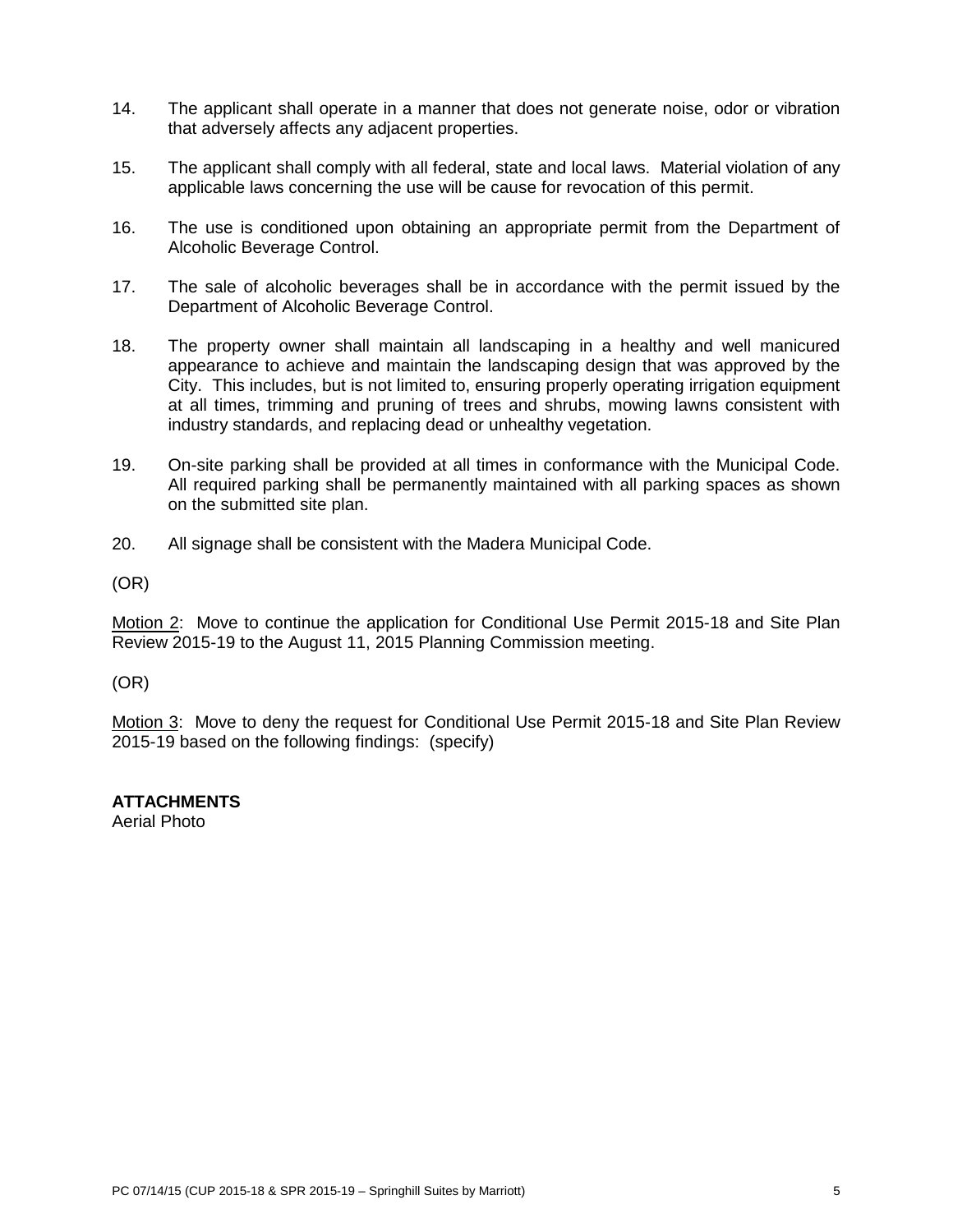### Aerial Photo

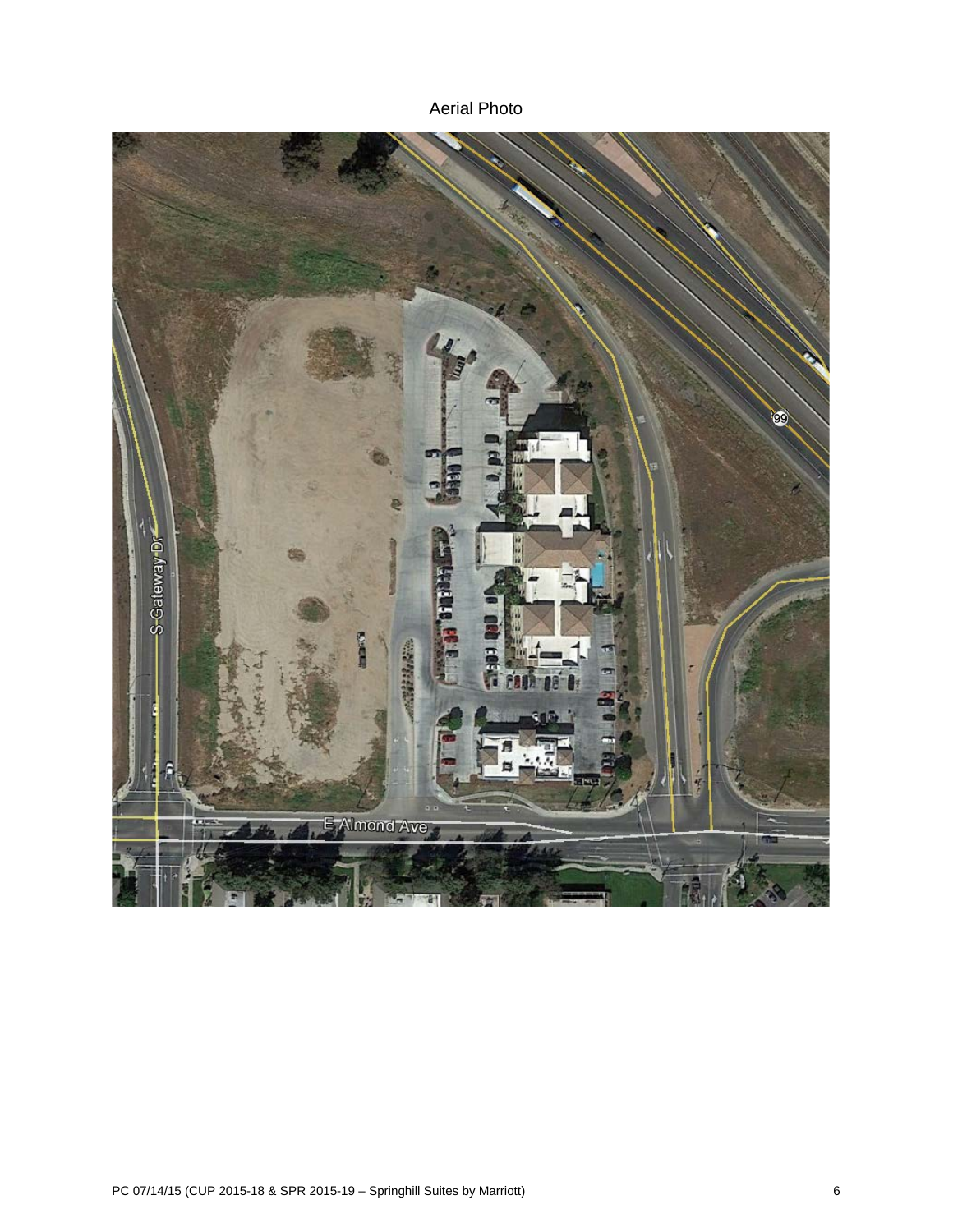<span id="page-21-0"></span>

# CITY OF MADERA PLANNING COMMISSION

205 W. Fourth Street Madera CA 93637 (559) 661-5430

## **Staff Report: Riverside Villas REZ 2015-02, Map Amendment & Environmental Determination Item #2 – July 14, 2015**

**PROPOSAL:** An application for rezone of a 2.03 acre portion of the Riverside Villas subdivision from the PD-4500 (Planned Development) Zone District to the PD-6000 (Planned Development) Zone District to allow for amendment of a portion of the previously recorded subdivision map to provide for larger lots.

| <b>APPLICANT:</b>    | City of Madera                                           |              | <b>OWNER:</b> City of Madera                               |
|----------------------|----------------------------------------------------------|--------------|------------------------------------------------------------|
| <b>ADDRESS:</b>      | <b>Multiple</b>                                          | APN:         | Multiple                                                   |
| <b>APPLICATIONS:</b> | REZ 2015-02, Amendment of<br>Subdivision Map No. 06-S-04 | <b>CEQA:</b> | <b>Previously Certified</b><br><b>Negative Declaration</b> |

**LOCATION:** The project site is located in the proximity of the intersection of Riverside Drive and Merced Street.

**STREET ACCESS:** The site is accessed from Riverside Drive and Merced Street.

**PARCEL SIZE:** A total fifteen parcels encompassing approximately 2.03 acres.

**GENERAL PLAN DESIGNATION**: LD (Low Density)

**ZONING DISTRICT**: PD-4500 (Planned Development)

**SITE CHARACTERISTICS:** The project site is a portion of the un-built lots within the Riverside Villas single family residential subdivision located immediately north of the Fresno River channel. Single family residential development surrounds the project area.

**ENVIRONMENTAL REVIEW:** A negative declaration was certified for the project in 2005 in conjunction with a rezoning of the property from R1 (Residential) to PD-4500 (Planned Development). The impacts of the current application are less than those anticipated in 2005.

**SUMMARY & RECOMMENDATION**: The proposed rezone provides consistency with the General Plan and allows for the logical completion of a single family residential neighborhood. Staff recommends adoption of a Resolution recommending to the City Council adoption of an ordinance rezoning the property.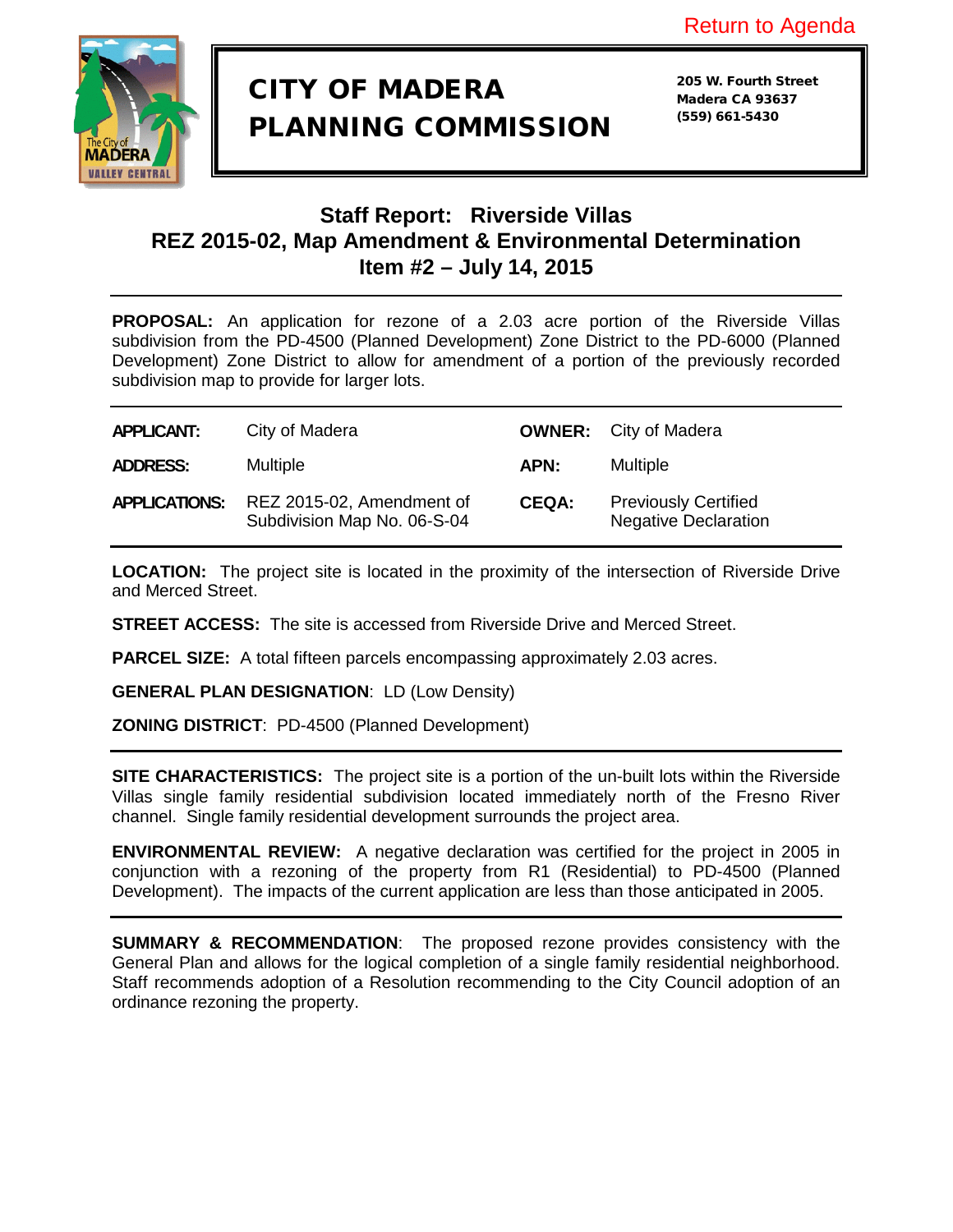#### **APPLICABLE CODES AND PROCEDURES**

MMC §10-3-4.101, P-D Zones MMC §10-3.1501, Amendments Subdivision Map Act, Section 66472.1

#### **PRIOR ACTION**

In 2005, Marathon Properties requested a rezoning of the property to the R2 (Medium Density) Zone District. After neighboring property owners objected to the proposed R2 zone, the Planning Commission and City Council ultimately approved a rezoning to PD-4500 (Planned Development) Zone District. In April 2006, the Planning Commission approved Tentative Subdivision Map (TSM) 2006-01, dividing approximately 7.7 acres into 28 residential lots cumulatively known as Riverside Villas. The Riverside Villas subdivision was ultimately recorded as Subdivision Map No. 06-S-04. The requested amendment affects a portion of the subdivision.

#### **ANALYSIS**

#### Rezone

The project site is within the LD (Low Density) General Plan land use designation, which allows for residential development at a density of between 2.1 and 7 units per acre. The project site is currently within the PD-4500 (Planned Development) Zone District. Both the current PD-4500 (Planned Development) Zone District and requested PD-6000 (Planned Development) Zone District are consistent with the LD (Low Density) General Plan land use designation.

The amendment of Subdivision Map No. 06-S-04 proposes a reduction in the number of lots; from the existing fifteen lots to a proposed thirteen lots. The result is that the average lot size increases from 5,140 square feet to 6,821 square feet. The smallest lot increases from 4,158 square feet to 5,686 square feet. With this change in lot characteristics, the amended portion of the Riverside Villas is no longer consistent with the development standards of the PD-4500 (Planned Development) Zone District. Instead, the PD-6000 (Planned Development) Zone District is the correct zone district.

#### Map Amendment

The Planning Commission is accustomed to review and approval of tentative subdivision maps, where parcels are proposed but not yet recorded. In this case, the map that has already been recorded and now is proposed for amendment. Subdivision Map Act, Section 66472.1 makes provisions that "after a final [subdivision] map or parcel map is filed in the office of the county recorder, the recorded final map may be modified by a certificate of correction or an amending map, . . . if the local agency finds that there are changes in circumstances that make any or all of the conditions of the map no longer appropriate or necessary and that the modifications do not impose any additional burden on the fee owners of the real property."

The original map approved lots that were very narrow, as narrow as forty feet wide. Lot dimensions constrained the range of homes that could be constructed on the parcels and made General Plan conformity difficult to achieve. Reducing the number of lots provides for wider lot widths and, although infrastructure will be required to be either relocated or reconstructed to serve the newly configured lots, the new design will ultimately provide a subdivision design that will be better able to attain General Plan conformity.

Thus, amendment of the recorded map is appropriate and necessary, but no action is required of the Planning Commission. The subdivision amendment is included in the rezone process because the rezone is necessitated by the map amendment. By separate action, upon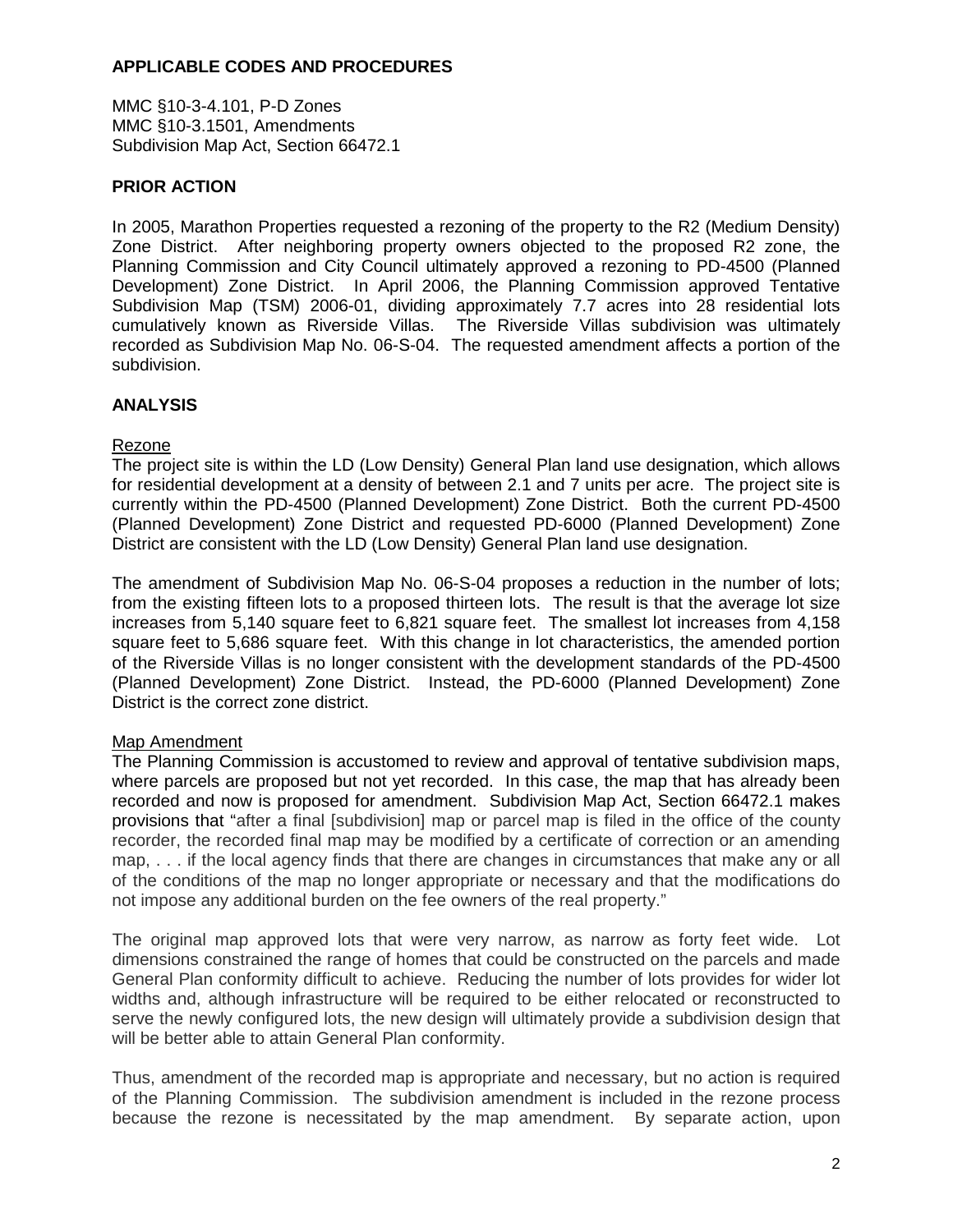approval of the proposed rezone, the Engineering Department will take an action item to the City Council to facilitate approval of amendment of the map.

#### Precise Plan

No construction of homes is currently proposed on the project site. Future development proposals will be required to submit an application for precise plan that will be reviewed and approved by the Planning Commission.

#### Public Services

Public Services are already in place within the subdivision. With amendment of the map, sewer and water laterals will be relocated to serve the new lotting pattern and drive approaches will be adjusted accordingly. In that the number of lots will be reduced from fifteen to thirteen, demand for City services will potentially be less than originally anticipated.

#### General Plan Conformity

The proposed amendment to the recorded map provides for the creation of thirteen parcels where fifteen currently exist. The density proposed remains consistent with the project site's LD (Low Density) General Plan land use designation. The proposed rezoning to the PD-6000 (Planned Development) Zone District is also consistent with the General Plan.

General Plan Goal CD-1 calls for "the City of Madera [to] require that all new development is well-planned and of the highest possible quality. The City will seek to build an image of Madera as a contemporary small city with vibrant, livable neighborhoods and walkable pedestrian -and bicycle- oriented development." Goals CD-2 expands that vision by requiring that "all new development shall adhere to the basic principles of high-quality urban design, architecture and landscape architecture." Based on the whole of the project, the proposed rezone to the PD-6000 (Planned Development) Zone District and amendment to Subdivision Map No. 06-S-04, are consistent with the goals and policies of the General Plan.

#### Other Department and Agency Comments

The project was reviewed by various City Departments and outside agencies. The responses and recommendations have been incorporated into the recommended conditions of approval included in this report.

#### **CONSISTENCY WITH THE VISION MADERA 2025 PLAN**

The first of the four core vision statements in the Vision Plan is "a well-planned city". The Commission, by considering how this development connects to other developments and how the neighborhood and infrastructure can be maintained, is actively implementing this key concept of the Vision Plan. Moreover, approval of the project will help "ensure adequate supply of affordable, accessible and barrier-free housing city-wide" and is specifically consistent with Strategy 131, which requires that we "Create Well-Planned neighborhoods throughout Madera that promote connectivity and inclusiveness with a mix of densities and commercial components."

#### **RECOMMENDATIONS**

The information presented in this report supports approval of the rezone. It is recommended that the Commission consider this information, together with testimony provided at the public hearing, and adopt a Resolution recommending approval of the rezone to the City Council.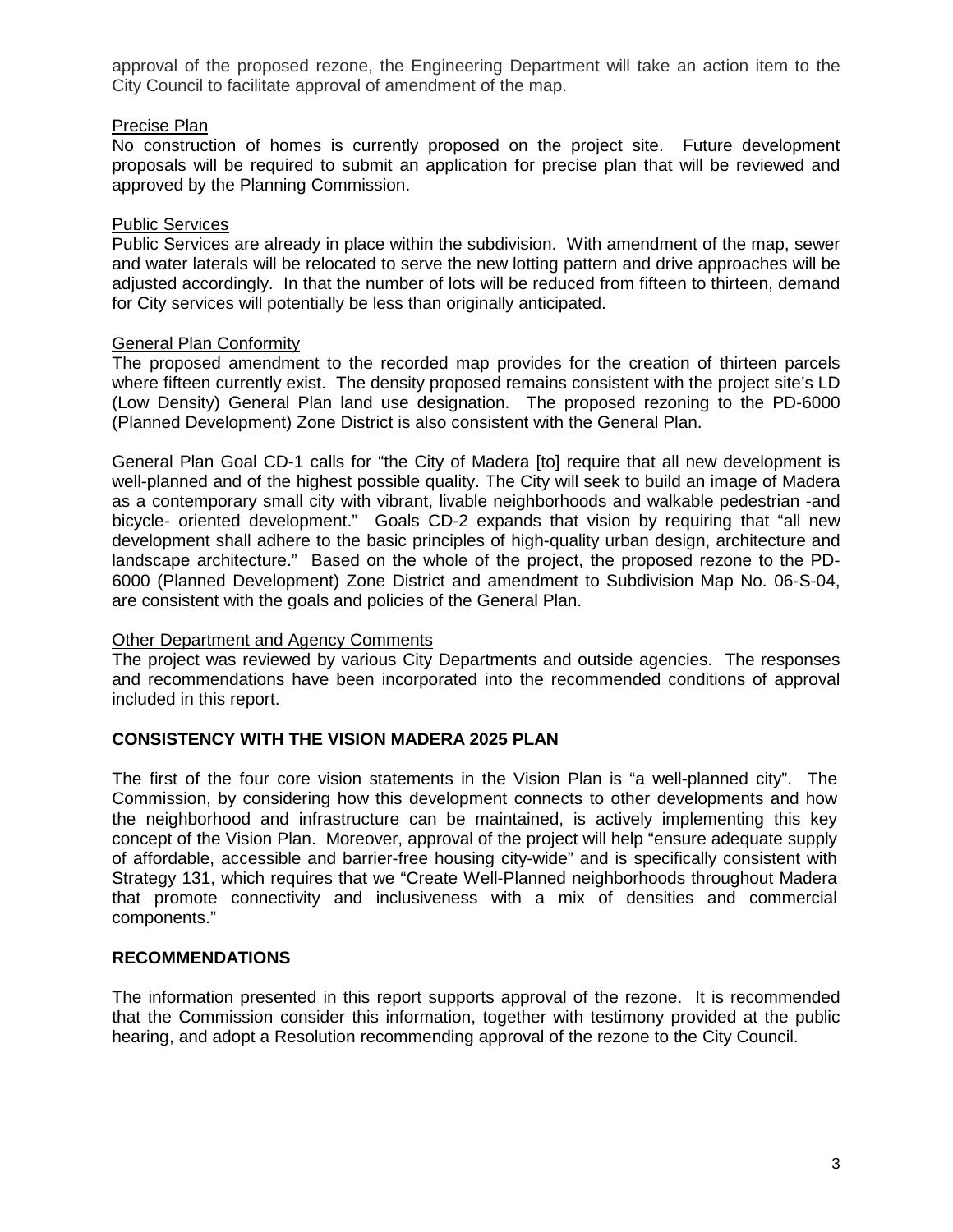#### **PLANNING COMMISSION ACTION**

The Commission will be acting on Rezone 2015-02, determining to either;

- adopt a Resolution recommending to the City Council adoption of an ordinance rezoning the property.
- continue the hearing, or
- deny the applications

Any action by the Commission approving or denying the application is subject to appeal to the City Council within 15 calendar days of the Commission's action.

Motion 1: Move to adopt a Resolution recommending to the City Council adoption of an ordinance rezoning the property to the PD-6000 (Planned Development) Zone District, with the findings and conditions as listed.

#### **Findings**

- A negative declaration was certified for the project in 2005 in conjunction with a rezoning of the property from R-1 (Residential) to PD 4500 (Planned Development). The impacts of the current application are less than those anticipated in 2005.
- The proposed rezone will provide the required consistency between the General Plan and zoning.
- The rezone is not expected to be detrimental to the health, safety, peace, comfort or general welfare of the neighborhood or the city.
- As conditioned, development of the site is consistent with the Madera General Plan principles, goals and policies.

Motion 2: Move to continue the public hearing on the adoption of an ordinance rezoning the property to the PD-6000 (Planned Development) Zone District to the August 11, 2015 Planning Commission meeting.

(OR)

Motion 3: Move to deny the application for Rezone 2015-02, based on the following findings: (specify)

#### **ATTACHMENTS**

Aerial Map General Plan Map Zoning Map Resolution of Recommendation to the City Council Exhibit A - Zoning Map Draft Ordinance Exhibit A - Zoning Map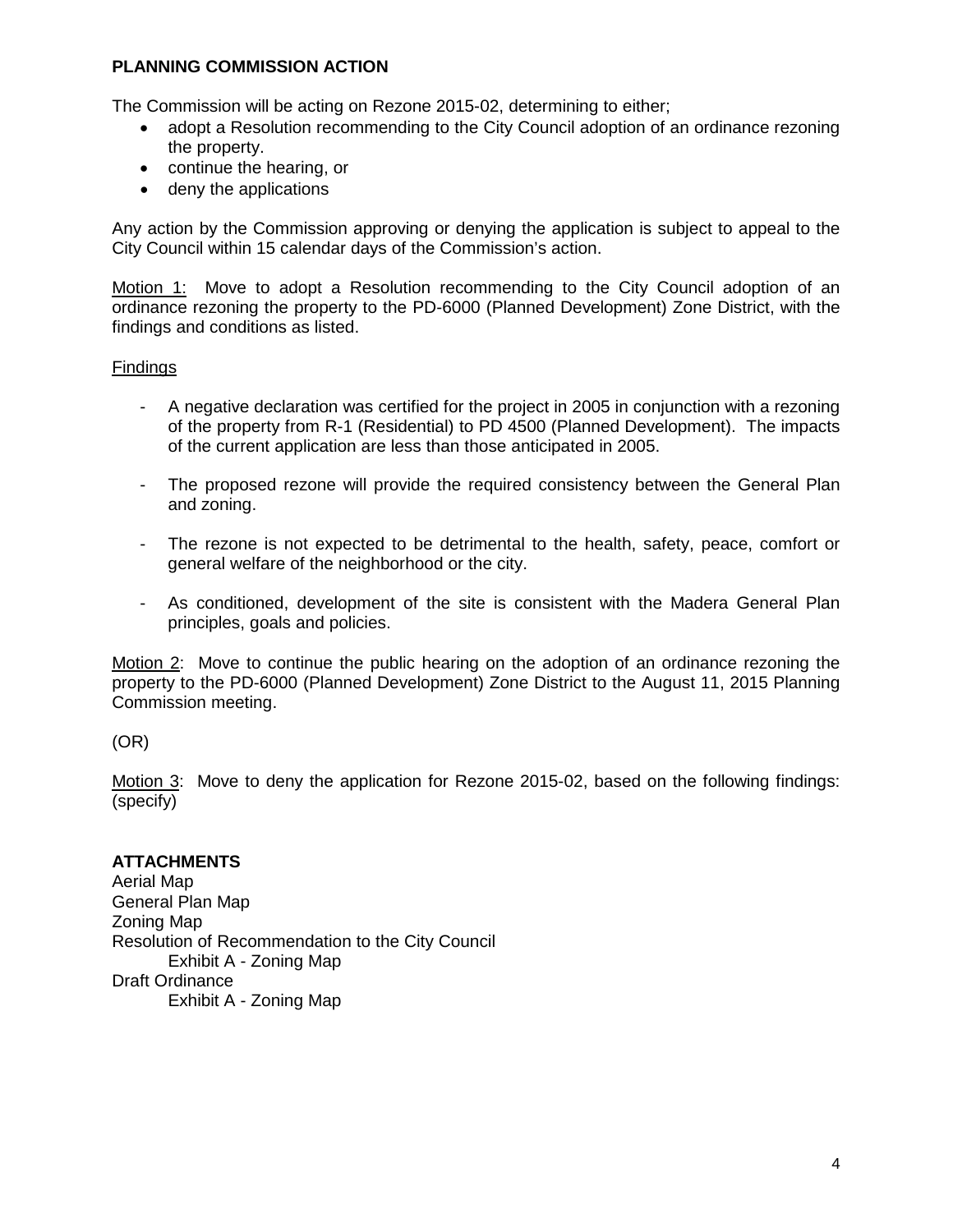## **Aerial Photo**

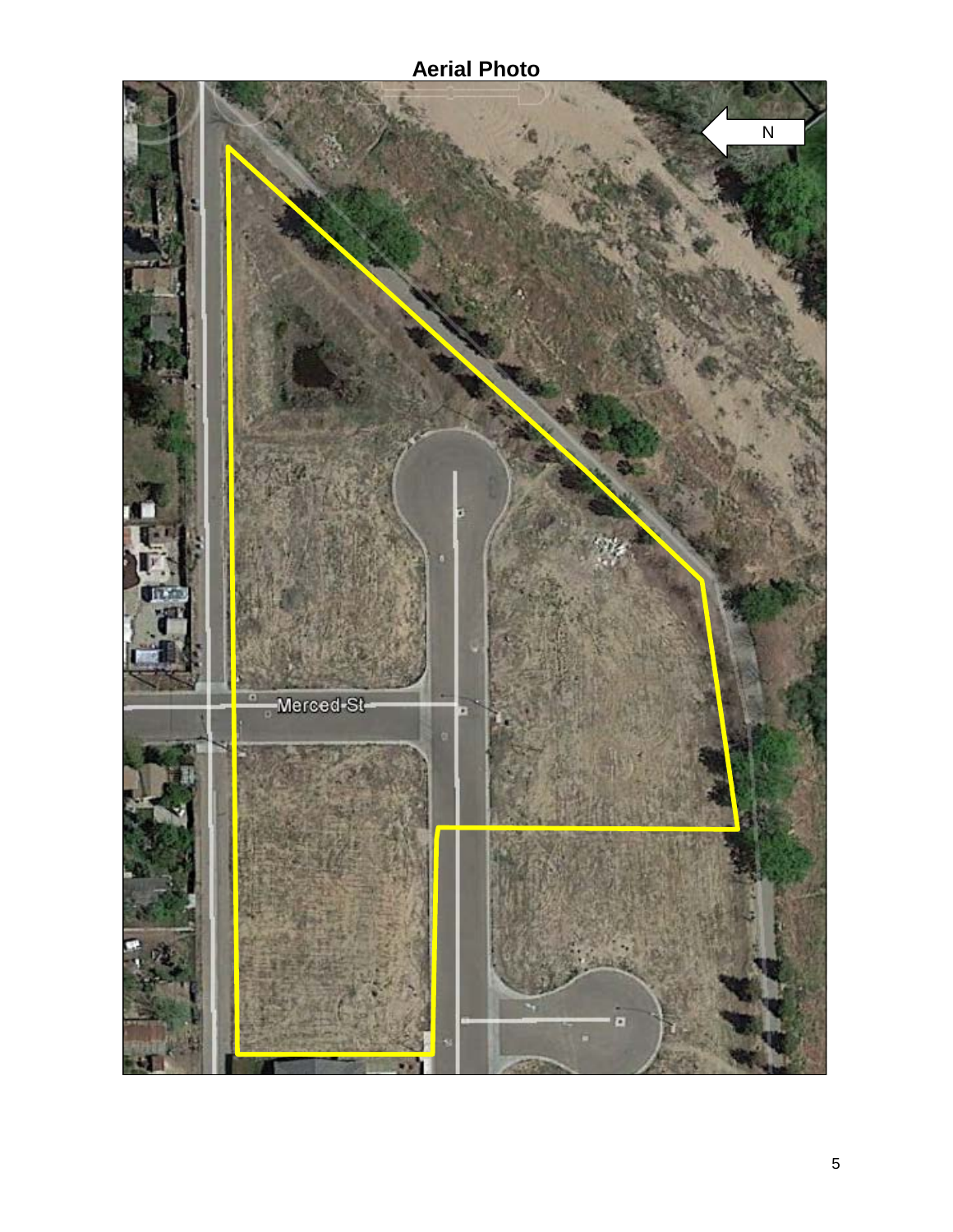## **General Plan Map**

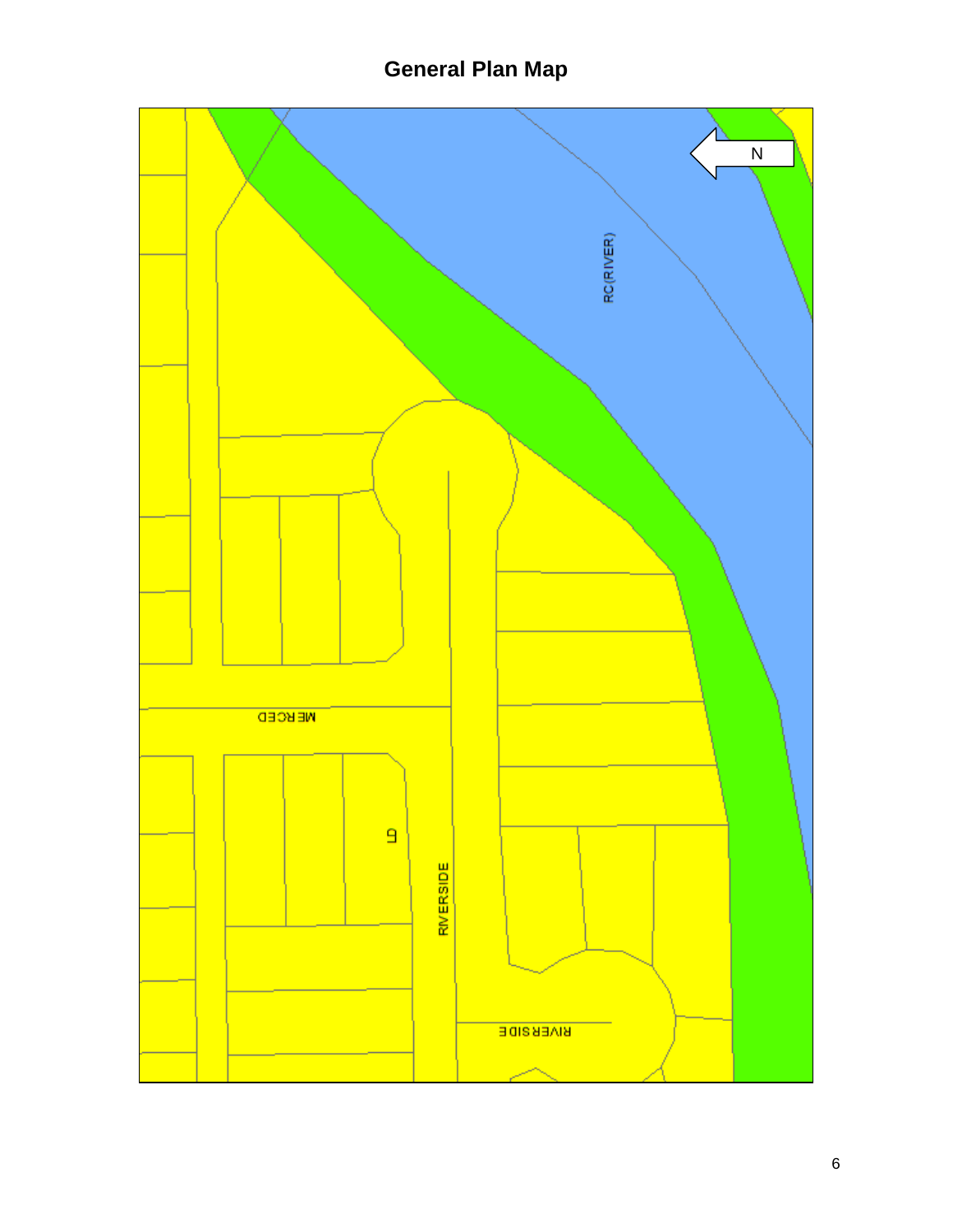# **Zoning Map**

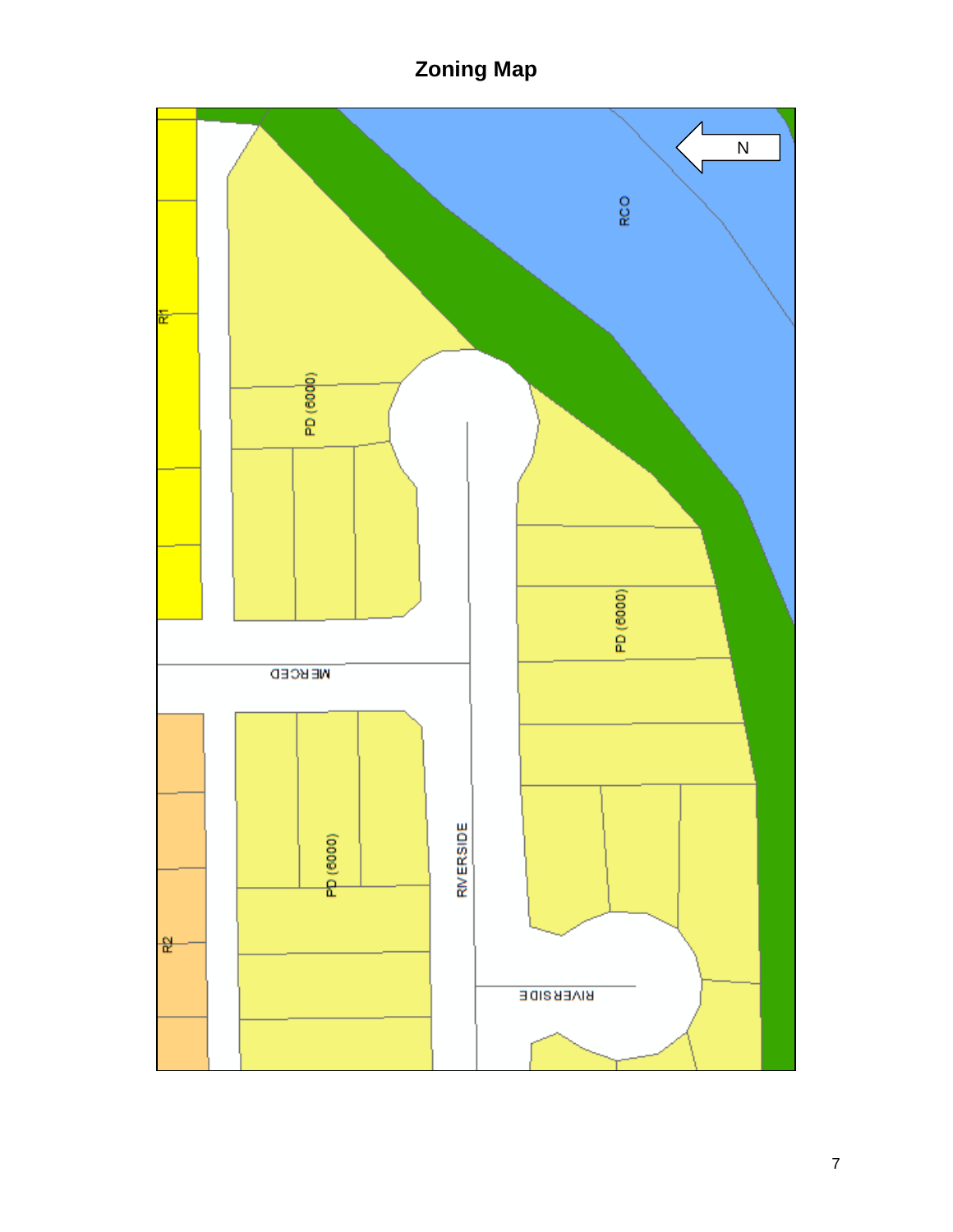#### **RESOLUTION NO. \_\_\_\_\_**

RESOLUTION OF THE PLANNING COMMISSION OF THE CITY OF MADERA RECOMMENDING TO THE CITY COUNCIL OF THE CITY OF MADERA ADOPTION OF AN ORDINANCE REZONING PROPERTY LOCATED IN PROXIMITY TO THE INTERSECTION OF RIVERSIDE DRIVE AND MERCED STREET FROM THE PD-4500 (PLANNED DEVELOPMENT) ZONE DISTRICT TO THE PD-6000 (PLANNED DEVELOPMENT) ZONE DISTRICT.

WHEREAS, State Law requires that local agencies adopt General Plans containing specific mandatory elements; and

WHEREAS, The City of Madera has adopted a Comprehensive General Plan Update and Environmental Impact Report, and the City of Madera is currently in compliance with State mandates relative to Elements of the General Plan; and

WHEREAS, State law also provides for periodic review, updates, and amendments of its various Plans; and

WHEREAS, a proposal has been made to rezone fifteen parcels encompassing 2.03 acres located in the proximity of the intersection of Riverside Drive and Merced Street., resulting in a change from the PD-4500 (Planned Development) Zone District to the PD-6000 (Planned Development) Zone District, as shown in the attached Exhibit A; and

WHEREAS, the proposed rezone will provide the required consistency between the General Plan and Zoning Ordinance; and

WHEREAS, the Rezone is compatible with the neighborhood and is not expected to be detrimental to the health, safety, peace, comfort or general welfare of the neighborhood or the City; and

WHEREAS, the City of Madera, acting as the Lead Agency, prepared a negative declaration that was certified for the project in 2005 in conjunction with a rezoning of the property from R1 (Residential) to PD 4500 (Planned Development), in compliance with the California Environmental Quality Act; and

WHEREAS, the impacts of the proposed rezone are less than those anticipated within the negative declaration prepared in 2005; and

8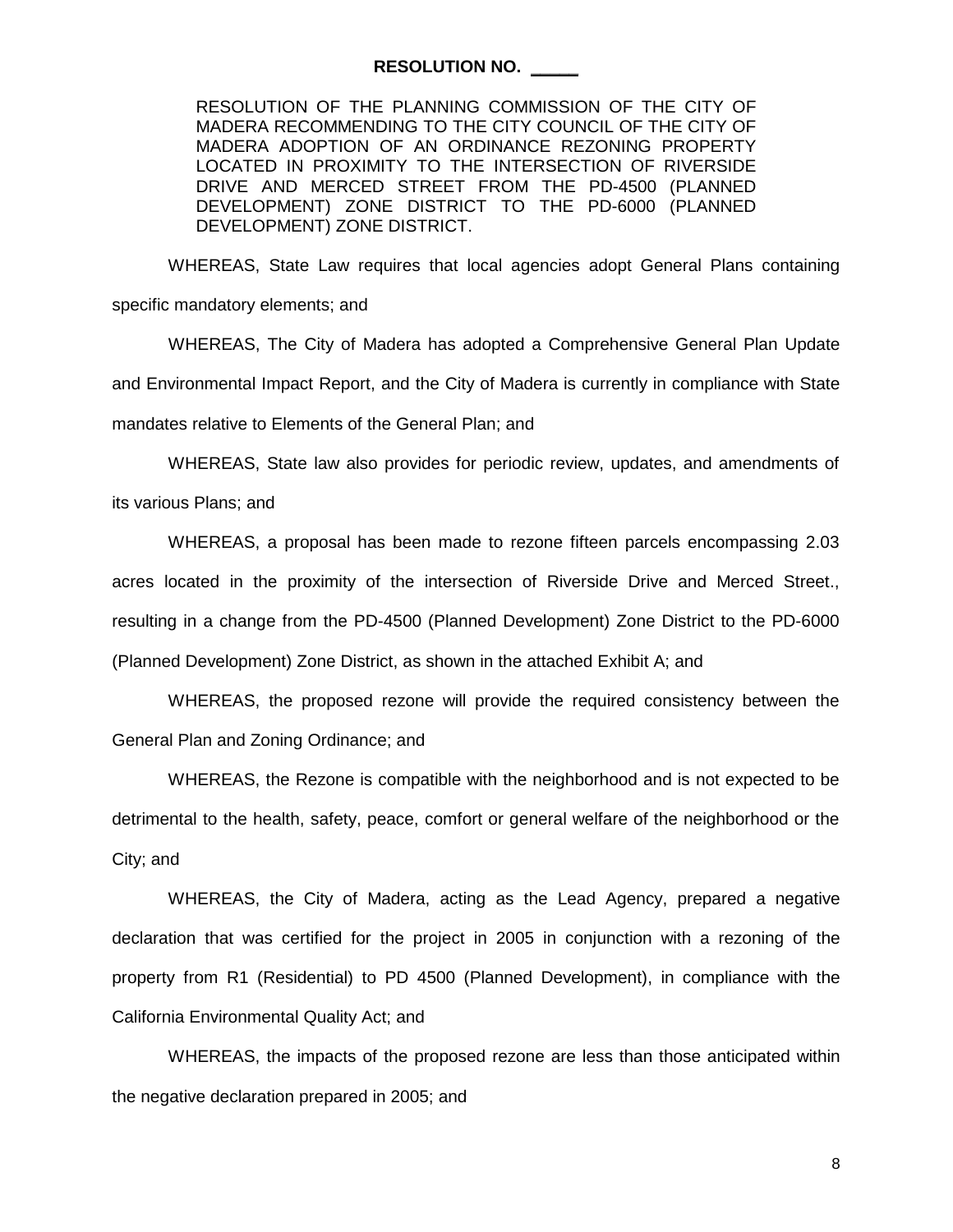WHEREAS, the rezoning proposal was distributed for public review and comment to various local agencies and groups, and public notice of this public hearing was given by mailed and published notice, in accordance with the applicable State and Municipal Codes and standard practices; and

WHEREAS, the Planning Commission has completed its review of the Staff Report and documents submitted for the proposed project, evaluated the information contained therein, and considered testimony received as a part of the public hearing process.

NOW THEREFORE BE IT RESOLVED BY THE PLANNING COMMISSION OF THE CITY OF MADERA AS FOLLOWS:

1. The above recitals are true and correct.

2. The Planning Commission hereby recommends that proposed rezoning, as shown in Exhibit A, is consistent with the General Plan and is compatible with adjacent zoning and uses.

3. The Planning Commission hereby recommends the City Council adopt an ordinance rezoning property as indicated on the attached Exhibit A.

4. This resolution is effective immediately.

\* \* \* \* \*

Passed and adopted by the Planning Commission of the City of Madera this 14<sup>th</sup> day of July, 2015, by the following vote:

AYES:

NOES: ABSTENTIONS: ABSENT:

> \_\_\_\_\_\_\_\_\_\_\_\_\_\_\_\_\_\_\_\_\_\_\_\_\_\_\_\_\_ Kenneth Hutchings, Chairperson City Planning Commission

Attest:

Christopher F. Boyle Planning Manager

\_\_\_\_\_\_\_\_\_\_\_\_\_\_\_\_\_\_\_\_\_\_\_\_\_\_\_\_\_\_\_\_\_\_\_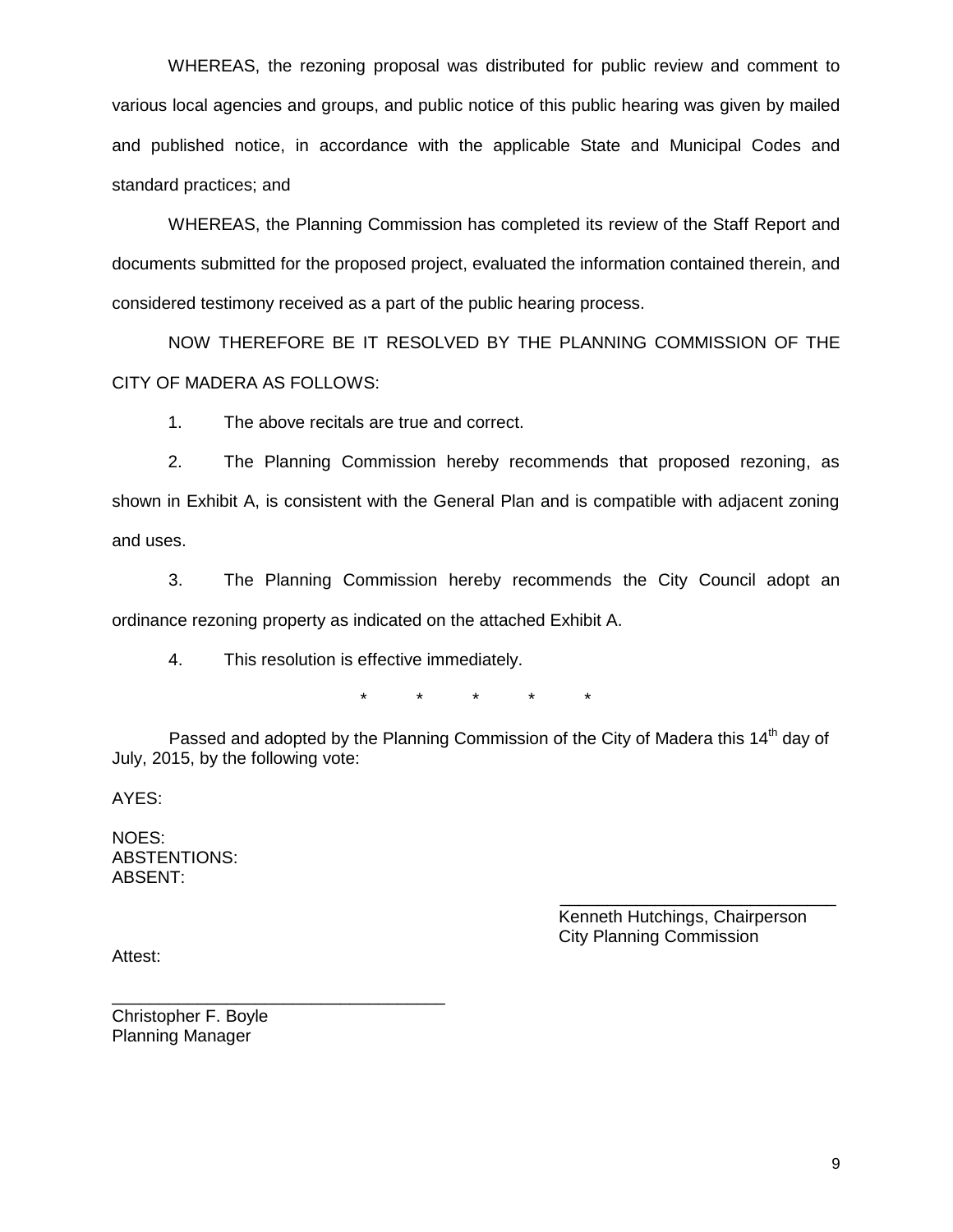#### **PLANNING COMMISSION RESOLUTION NO. \_\_\_\_\_ EXHIBIT 'A'**

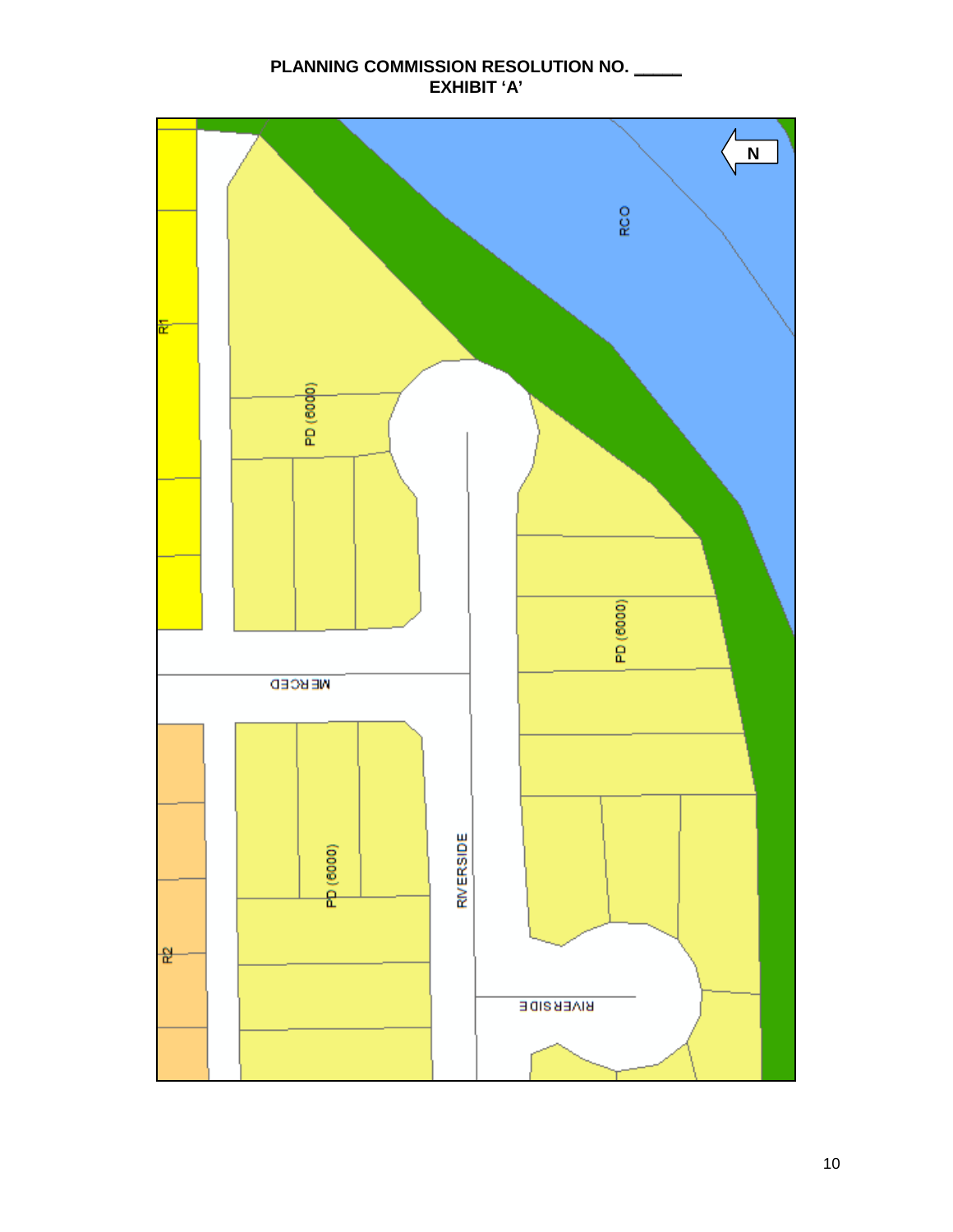#### **DRAFT ORDINANCE**

AN ORDINANCE OF THE CITY COUNCIL OF THE CITY OF MADERA AMENDING THE OFFICIAL CITY OF MADERA ZONING MAP TO REZONE APPROXIMATELY 2.03 ACRES OF PROPERTY LOCATED IN PROXIMITY TO THE INTERSECTION OF RIVERSIDE DRIVE AND MERCED STREET FROM THE PD-4500 (PLANNED DEVELOPMENT) ZONE DISTRICT TO THE PD-6000 (PLANNED DEVELOPMENT) ZONE DISTRICT..

#### BE IT ORDAINED BY THE CITY COUNCIL OF THE CITY OF MADERA AS FOLLOWS:

SECTION 1. The Planning Commission of the City of Madera and this Council have held public hearings upon the rezoning of this property and have determined that the proposed rezoning is consistent with the General Plan as amended and subsequent development will be in conformance with all standards and regulations of the Municipal Code.

SECTION 2. The City of Madera Zoning Map as provided for in Chapter 3 of Title 10 of the Madera Municipal Code is hereby amended as illustrated in the hereto attached Exhibit "A" which indicates the segment of the City of Madera Zoning Map to be amended. Unless the adoption of this amendment to the Zoning Map is lawfully stayed, thirty-one (31) days after adoption of this amendment, the Planning Director and City Clerk shall cause these revisions to be made to the City of Madera Zoning Map which shall also indicate the date of adoption of this revision and be signed by the Planning Director and City Clerk.

SECTION 3. Based upon the testimony and information presented at the hearing, the adoption of the proposed rezoning is in the best interest of the City of Madera, and the Council hereby approves the rezoning based on the following findings:

#### FINDINGS:

- 1. THE PROPOSED REZONE WILL PROVIDE THE REQUIRED CONSISTENCY BETWEEN THE GENERAL PLAN AMENDMENT AND ZONING.
- 2. THE REZONE IS NOT EXPECTED TO BE DETRIMENTAL TO THE HEALTH, SAFETY, PEACE, COMFORT OR GENERAL WELFARE OF THE NEIGHBORHOOD OR THE CITY.
- 3. CITY SERVICES AND UTILITIES ARE AVAILABLE OR CAN BE EXTENDED TO SERVE THE AREA.

SECTION 4. This Ordinance shall be effective and of full force and effect at 12:01 a.m. on the thirty-first day after its passage.

\* \* \* \* \*